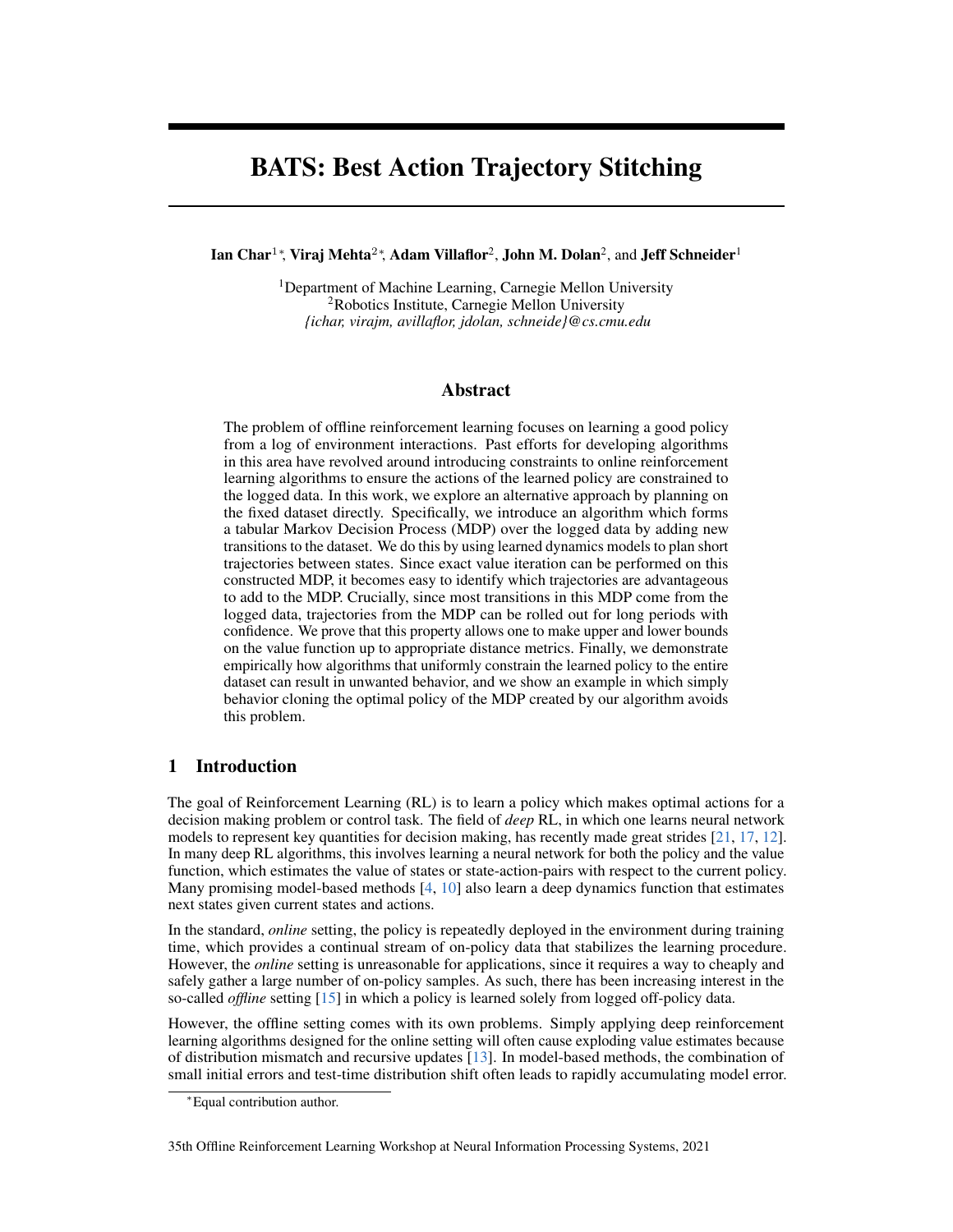While distribution shift and model exploitation are potential issues in online RL, these problems are more severe in the offline setting, as the agent cannot collect additional experience to rectify compounding errors in estimation or planning. To address these problems, offline RL algorithms add constraints to encourage the agent to only operate in the support of the data by either constraining the policy [\[25,](#page-10-0) [13\]](#page-9-6) or penalizing uncertain state-actions [\[26,](#page-10-1) [11,](#page-9-7) [14,](#page-9-8) [27\]](#page-10-2).

Rather than trying to implicitly constrain the agent to stay in the support of the data, in this work we explore what happens if we plan over the logged data directly. In particular, we create a tabular MDP by planning short trajectories between states in the dataset, and then we do exact value iteration on this MDP. Unlike other model-based methods which are limited to short imagined trajectories, trajectories from our MDP are mostly comprised of real transitions from the dataset and can therefore be rolled out for much longer with confidence. As such, we argue that our algorithm is able to better reason about the dataset as a whole. In this work, we show that re-imagining the offline dataset in this way allows for the following:

- By coupling together long trajectories with exact value iteration, our algorithm is able to better estimate the resulting policy's value. We prove that under the correct distance metrics our algorithm can be used to form upper and lower bounds for the value function. We demonstrate empirically that this aligns well with the value of a policy behavior cloned on these trajectories.
- By performing full rollouts in our tabular MDP, we are able to approximate our optimal policy's occupancy distribution. We show how many algorithms that uniformly constrain the learned policy to actions on the dataset struggle with "undirected" datasets (i.e., data collected without a specific reward function in mind) and demonstrate that our algorithm avoids this problem by filtering out data unrelated to the task.

### <span id="page-1-0"></span>2 Preliminaries

In this work, we assume the environment can be represented as a *deterministic*, infinite horizon MDP  $M = \langle S, A, \gamma, T, r, \rho \rangle$ , where S is the state space, A is the action space,  $\gamma \in (0, 1)$  is the discount factor,  $T : S \times A \to S$  is the transition function,  $r : S \times A \to \mathbb{R}$  is the reward function, and  $\rho$  is the initial state distribution. We refer to an MDP as *tabular* if it has a finite state and action space. While we assume that the true environment in question has every action available to be played at every state (i.e.  $T(s, a)$  is well-defined  $\forall s \in S, a \in A$ ), later in this work we also consider MDPs that have only a subset of actions for each state. When this is the case, we denote  $A<sup>s</sup> \subset A$  to be the actions available to be played at state  $s \in S$ . Such MDPs are defined as  $M = \langle S, \{A^s\}_{s \in S}, \gamma, T, r, \rho \rangle$ .

In reinforcement learning, we attempt to learn a stochastic policy  $\pi(a|s) : S \to P(A)$ , where  $P(\mathcal{A})$  is the set of all distributions over A. We desire our learned policy to maximize the expected discounted sum of rewards,  $\mathbb{E}_{\pi,\rho}$   $[\sum_{t=0}^{\infty} \gamma^t r(s_t, a_t)]$ , where  $s_t = T(s_{t-1}, a_{t-1}), a_t \sim \pi(\cdot|s_t)$ , and  $s_0 \sim \rho$ . To facilitate the optimization of this quantity, we can define an optimal state-action value function  $Q^* : \mathcal{S} \times \mathcal{A} \to \mathbb{R}$  that satisfies the following recurrence relation known as the Bellman Equation:

$$
Q^*(s, a) = r(s, a) + \gamma \max_{a'} Q^*(T(s, a), a')
$$
 (1)

Then, we can reformulate policy optimization as trying to solve  $\pi(s) = \underset{a}{\operatorname{argmax}} Q^*(s, a)$ ,  $\forall s \in S$ ,

where we can estimate  $Q^*$  by iteratively performing the bellman update to  $Q_{k+1}(s, a) \leftarrow r(s, a) +$  $\gamma \max_{a'} Q_k(T(s, a), a')$ . In tabular MDPs, the Q-function and its updates can be written and performed exactly. Thus, this procedure – known as *value iteration* – will eventually converge, i.e.  $Q_k(s, a) \rightarrow$  $Q^*(s, a)$ ,  $\forall (s, a) \in S \times A$  as  $k \to \infty$ . However, in general MDPs where there is a possibly infinite number of states or actions, we must rely on function approximation and finite samples to instead perform *approximate value iteration*, which is not guaranteed to converge. For notational convenience, we denote the value of a state as  $V^*(s) = \max_a Q^*(s, a)$ . Policy  $\pi$ 's *occupancy distribution* is defined as  $\mu_{\pi}(s) \propto \sum_{i=0}^{\infty} \gamma^{i} p(s_i = s)$ , where  $s_i = T(s_{i-1}, a_{i-1})$ ,  $a_{i-1} \sim \pi(\cdot|s_{i-1})$ , and  $p(s_0) \equiv \rho$ . We denote the value function for  $\pi$  as  $V^{\pi}$ ; that is,  $V^{\pi}(s)$  is the expected, cumulative discounted sum of rewards from playing policy  $\pi$  starting from state s. When it is not clear from context, we denote  $V_M^{\pi}$  as the value for the function  $\pi$ , specifically over MDP M.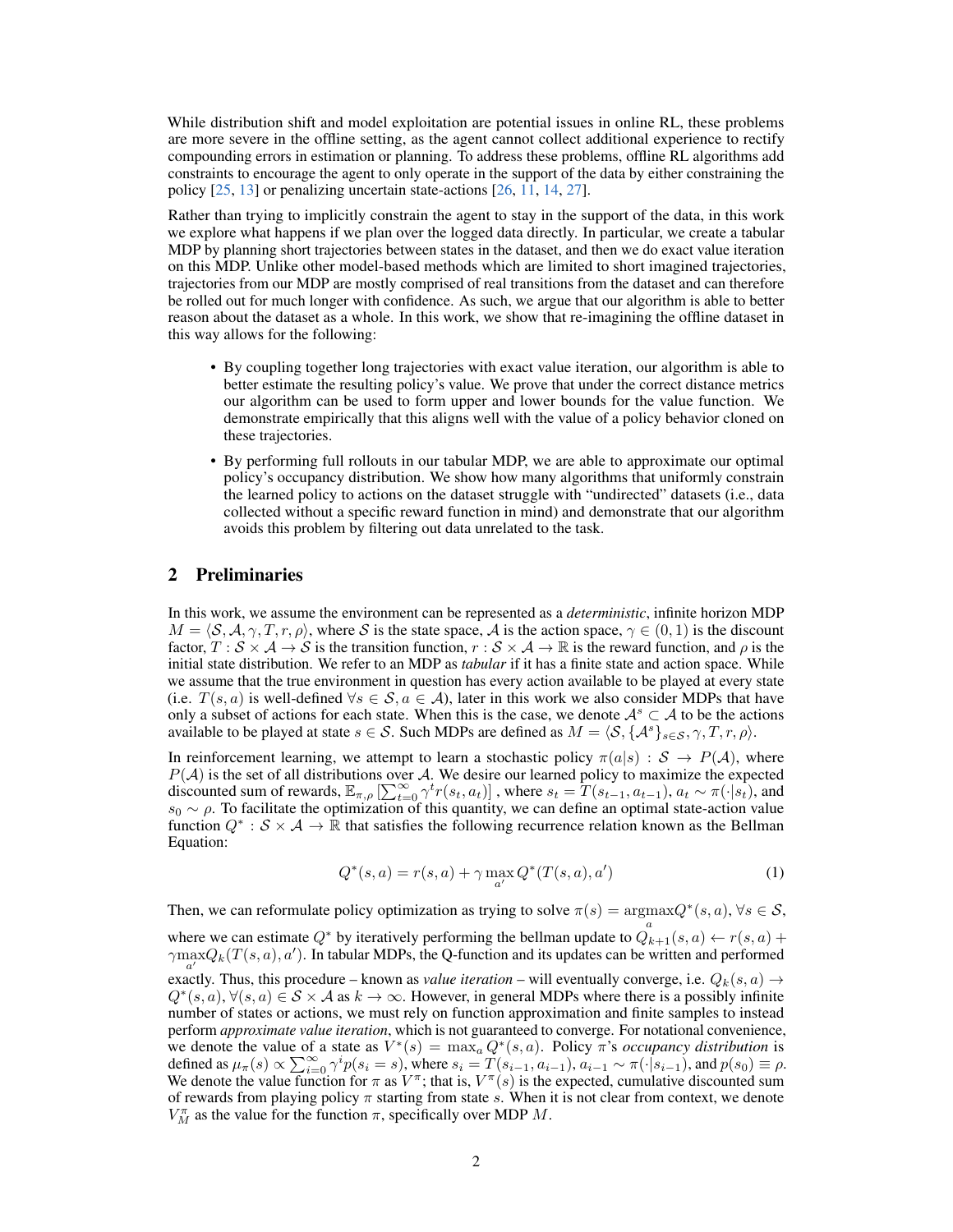In offline reinforcement learning, one assumes access to a fixed set of environment interactions. In this work, we assume that we have access to a dataset,  $D = \bigcup_{j \in [N]} \{(s_{ji}, a_{ji}, s'_{ji}, r_{ji})\}_{i=1}^{t_j}$ , which is comprised of N trajectories of possibly varying lengths,  $t_j$ . For the remainder of Section [2,](#page-1-0) we use  $s_{ji}, s'_{ji}, a_{ji}, r_{ji}$  to represent the current state, next state, action played, and reward received for the  $i^{th}$  timestep of the  $j^{th}$  trajectory. Also note that, if  $i < t_j$ , then  $s_{j(i+1)} = s'_{ji}$ .

**Structures over the Offline Data.** Given a dataset, D, collected in MDP  $M = \langle S, A, \gamma, T, r, \rho \rangle$ , one can construct a tabular MDP that incorporates only the states and actions observed in the dataset. We denote this MDP as  $M_0 = \langle S_0, \{\mathcal{A}_0^s\}_{s \in \mathcal{S}_0}, \gamma, T_0, r_0, \rho_0 \rangle$ , where  $\mathcal{S} = \cup_{j \in [N], i \in [t_j]} (\{s_{ji}\} \cup \{s'_{ji}\}),$  $\mathcal{A}_0^s = \{a_{ji} | \forall j \in [N], \forall i \in [t_j] \text{ s.t. } s_{ji} = s\}, T_0(s, a) = T(s, a), r_0(s, a) = r(s, a), \text{ and } \rho_0 \text{ is a }$ discrete uniform distribution over  $\{s_{j0}\}_{j=1}^M$ .

It will often be beneficial to describe the offline dataset from a graphical perspective. A graph,  $G := (V, E)$ , is fully characterized by its vertex set, V, and its edge set, E. We note that the notation for the vertex set is overloaded with the value function, but the difference is often clear from context. For any MDP, we can define a corresponding graph that has a vertex set which is the same as the MDP's state space and an edge set which matches the MDP's transition function. For example, the graph corresponding to  $M_0$ ,  $G_0 = (V_0, E_0)$ , has vertex set,  $V_0 = S_0$ , and edge set,  $E_0 = \{(s, T_0(s, a)) | s \in S_0, a \in A_0^s\}$ . Specific to this paper, we also consider the undirected, *neighbor graph*,  $G_{\epsilon}$ , which has the same vertex set, but has edge set such that {s, s'} is an edge iff  $||s - s'|| \leq \epsilon$  for a specified norm and  $\epsilon > 0$ .

Bisimulation Metric. In this work, we use the *on-policy bisimulation distance* from Castro [\[2\]](#page-9-9), which also gives a sampling-based algorithm for approximating such a metric. We denote this as  $d^{\pi}_{\sim}(\cdot,\cdot)$ . A key result about this metric is the following:

<span id="page-2-0"></span>**Theorem 1** (Theorem 3 from Castro [\[2\]](#page-9-9)). *Given states*  $s, t \in S$  *in an MDP, M, and a policy,*  $\pi$ *,* 

$$
|V^{\pi}(s) - V^{\pi}(t)| \le d^{\pi}_{\sim}(s, t).
$$

In other words,  $d^{\pi}_{\sim}(\cdot,\cdot)$  is a metric over states for which the value function is 1-Lipschitz continuous. We discuss bisimulation further in Appendix **B**.

### 3 Method

The MDP,  $M_0$ , as described in Section [2,](#page-1-0) has several desirable properties. First, it is tabular, so one can easily apply value iteration to find the optimal policy. Second, policies defined over  $M_0$  will be conservative since policies can only choose actions that appear in the dataset. Unfortunately,  $M_0$  is so conservative that it is uninteresting since there is little to no choice in what actions can be made at each state. We must make additions in order to create a more interesting MDP to optimize. Our solution is to create transitions via planning: an operation we call *stitching*.

#### 3.1 The Stitching Operation

Broadly speaking, the so-called stitching operation simply adds a transition (or sequence of transitions) from one pre-existing state in an MDP to another pre-existing state via planning in a learned model. To flesh this operation out, suppose that, for a tabular MDP,  $\hat{M} = \langle \hat{S}, {\{\hat{A}^s\}}_{s \in \hat{S}}, \gamma, \hat{T}, \hat{r}, \rho_0 \rangle$ , we would like to add the ability to transition from  $s \in \hat{S}$  to  $s' \in \hat{S}$ . Here,  $\hat{M}$  is either  $M_0$ , or  $M_0$  with some additional states, actions, and transitions included. Using a learned dynamics model,  $T$ , as a proxy to the the true dynamics,  $T$ , we can find actions that transition from  $s$  to  $s'$  via *planning*, i.e. we can solve the following optimization problem:

$$
\underset{a_0, \dots, a_{k-1} \in \mathcal{A}}{\text{argmin}} \|s' - s_k\| \quad \text{ where } s_j = \tilde{T}(s_{j-1}, a_{j-1}), \forall j = 1, \dots, k \quad \text{ and } s_0 = s \tag{2}
$$

where k is the number of actions allowed and  $A$  is the set of actions available in the environment. We choose to optimize this objective with the Cross Entropy Method (CEM), as used in Chua et al. [\[4\]](#page-9-3). For a specified tolerance,  $\delta \in \mathbb{R}$ , we consider it possible to transition from s to s' if there exists a solution such that  $||s' - s_k|| < \delta$ . If the tolerance cannot be achieved, we leave  $\hat{M}$  unchanged. Otherwise, we set  $\hat{S} = \hat{S} \cup \{s_i\}, \hat{A}^{s_i} = \hat{A}^{s_i} \cup \{a_i\}$  for  $i = 0, \ldots, k-1$ , where  $\hat{A}^{s_i} = \emptyset$  if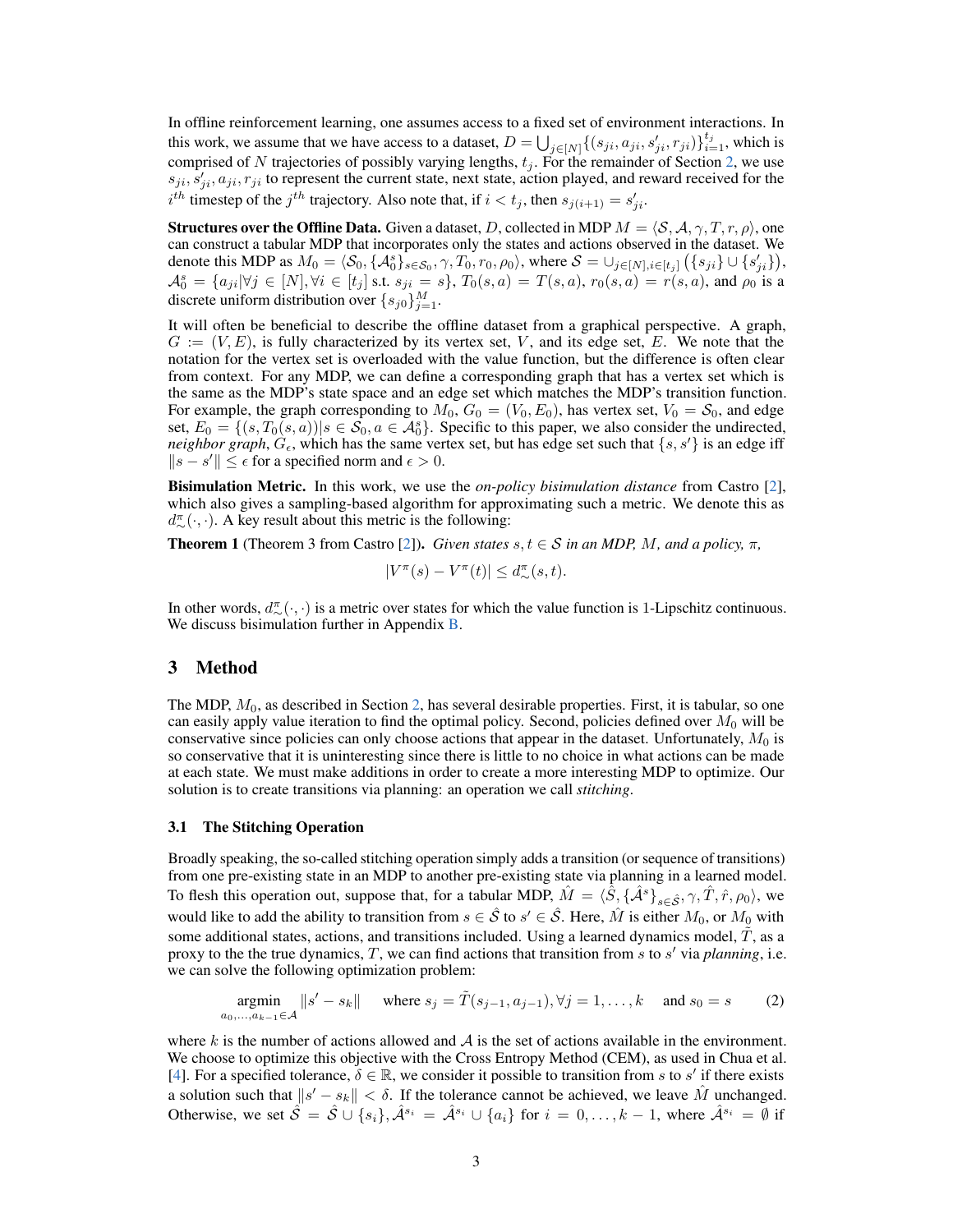<span id="page-3-0"></span>

Figure 1: A diagram of the stitching procedure in BATS. The blue edges come from the directed graph,  $G_i$ , the yellow edge comes from the neighbor graph,  $G_{\epsilon}$ , and dashed gray edges are the planned actions. Here, the  $(s, s')$  state pair is a viable candidate to try to stitch with  $k = 4$  actions because there are 4 blue edges and one yellow edge forming a path from  $s$  to  $s'$ . This would be considered a successful stitch since  $s_4$  is within  $\delta$  of  $s'$ .

 $s_{i-1} \notin \hat{\mathcal{S}}$ . If  $i < k-1$ , we set,  $\hat{T}(s_i, a_i) = s_{i+1}$ , and otherwise set  $\hat{T}(s_{k-1}, a_{k-1}) = s'$ . Lastly,  $\hat{r}(s_i, a_i) = \tilde{r}(s_i, a_i) - cd(s_k, s')$  for  $i = 0, \ldots, k - 1$ , where  $\tilde{r}$  is a learned estimate of the reward function,  $c$  is a penalty coefficient, and  $d$  is an appropriate distance metric. The addition of the penalty term encourages policies to choose transitions that occur in the dataset over the possibly erroneous ones that are added via stitching. Choosing  $d$  to be a bisimulation distance has theoretical ramifications which we will discuss in Section [4.](#page-4-0)

#### 3.2 The BATS Algorithm

Given unlimited compute, the ideal algorithm would be to attempt to stitch all pairs of states in the graph and then perform value iteration on the resulting tabular MDP. However this is not often feasible, which is where our algorithm, *Best Action Trajectory Stitching (BATS)*, comes into play. BATS is an iterative algorithm where, for each  $i = 0, 1, \ldots, n - 1$ , we perform value iteration for MDP,  $M_i$ , to find optimal policy  $\pi_i$ , we narrow the pool of candidate stitches to those that are both feasible and impactful, and lastly we run the stitching procedure over  $M_i$  and set the results as  $M_{i+1}$ . We will now discuss the heuristics for identifying feasible and impactful stitches. The full algorithm is written out concretely in Appendix [A.](#page-11-0)

Identifying Feasible Stitches. We first establish a notion of *feasible* stitches. We operate on the following heuristic: if there exists a sequence of actions that lead to  $s'$  from  $s$ , there is likely a similar sequence of actions that lead to  $s'$  starting at a state neighboring s. Concretely, for iteration i, we only consider stitching a state, s, to another state, s', if there exists a path from s to s' that uses at most K edges from graph  $G_i$  (i.e. the graph corresponding to  $M_i$ ) and exactly one edge from the nearest neighbor graph  $G_{\epsilon}$  (this is visualized in Figure [1\)](#page-3-0). If we find that k edges from  $G_i$  are used in the path from  $s$  to  $s'$ , we limit the planning procedure in the stitching operation to optimize for  $k$  actions. To introduce more conservatism, we also only consider  $s' \in S_0$ ; that is, we do not consider stitching to any "imagined" states that may be the result of previous stitching. This constraint enforces the agent to stay in distribution.

Identifying Impactful Stitches. To help identify impactful stitches during iteration  $i$ , we focus on making stitches that maximizes  $\mathbb{E}_{s \sim \mu_{\pi_{i+1}}} \left[ V_{M_{i+1}}^{\pi_{i+1}} \right]$  $\left[\frac{\pi_{i+1}}{M_{i+1}}(s)\right]$ . To do this heuristically, we first sample  $s_1, \ldots, s_m$  from  $\mu_{\pi_i}$  and find all feasible destinations each sample could stitch to. Let s be one such sample, and let  $s'$  be a feasible destination state. Suppose there is a path connecting these states that uses exactly k edges from  $G_i$  and one edge from  $G_{\epsilon}$ . Let  $s'_k$  be the state that  $\pi_i$  transitions to after acting k times in  $M_i$ . Then, we consider  $(s, s')$  to be a candidate stitch if  $V^{\pi_i}(s') > V^{\pi_i}(s'_k)$ . In other words, if it is believed that  $s'$  can be reached from  $s$  in  $k$  transitions, then the stitch between  $s$ and s' only deserves our attention if s' is more valuable than the state that  $\pi_i$  currently transitions to in  $k$  steps.

After running the BATS algorithm for n iterations, we are left with an optimal policy,  $\pi_n$  for the stitched, tabular MDP,  $M_n$ ; however, this policy cannot be deployed on the true, continuous MDP,  $M$ , since the domain of  $\pi_n$  is only a subset of S. To remedy this, we collect a large number of trajectories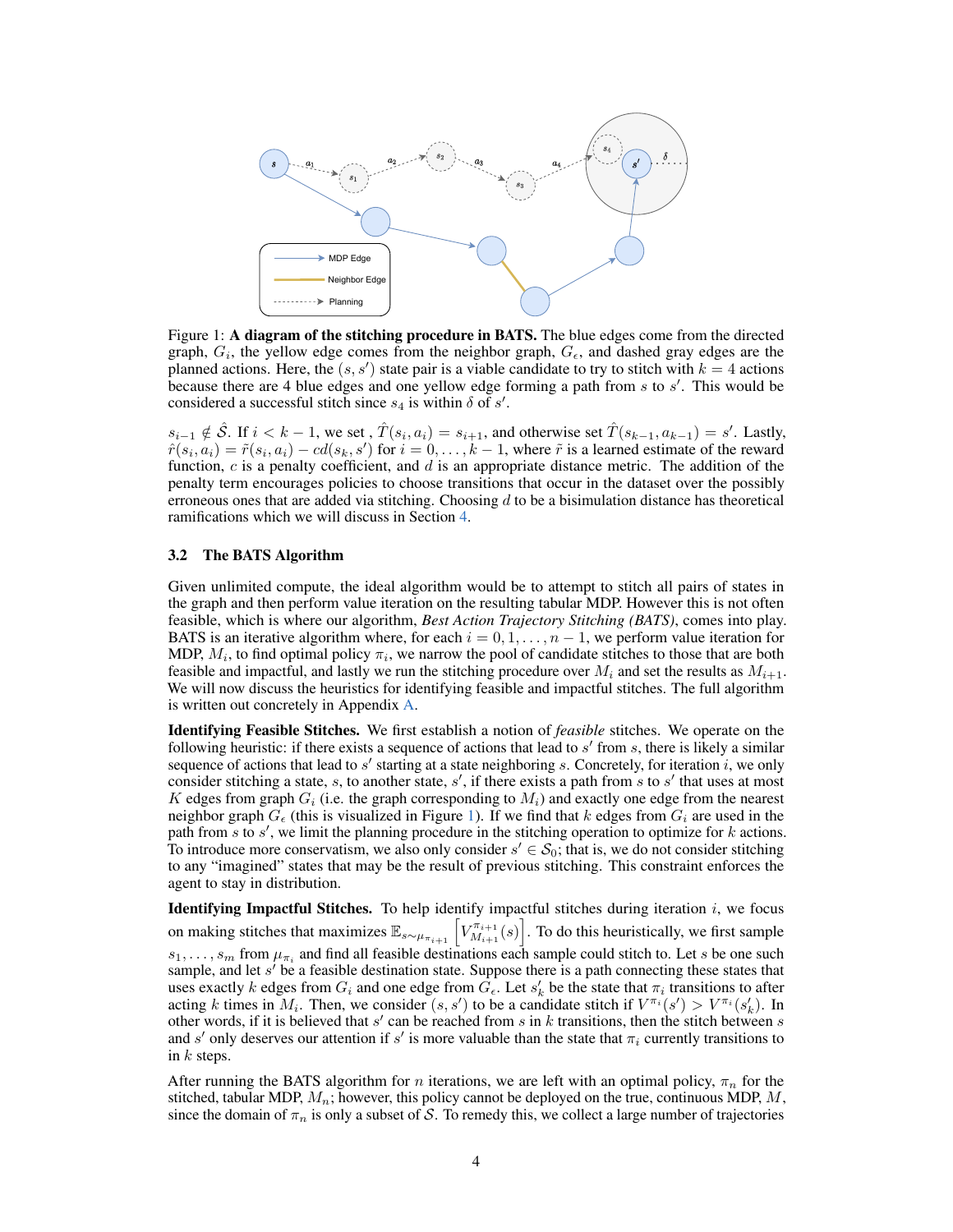using  $\pi_n$  in  $M_n$  to generate a dataset of state-action tuples to train a parametric policy with behavioral cloning. However, we note that alternative policy learning algorithms could be used to make a policy well-defined over  $S$ .

Hyperparameters. Our algorithm has a number of hyperparameters of interest. Dynamics model training, metric learning, behavior cloning, and CEM all have parameters which trade off computation and performance. However, these are well-known methods which operate independently and for which hyperparameter selection is a relatively well-understood problem. The BATS algorithm itself requires a tolerance for value iteration,  $\epsilon$  for the neighbors graph,  $\delta$  for planning tolerance, m for the number of samples from occupancy distribution per iteration,  $K$  for the max number of actions in a stitch, and  $n$  for the number of iterations. We further discuss how we determined hyperparameters for our experiments in the Appendix [D.1.](#page-14-0)

### <span id="page-4-0"></span>4 Analyzing BATS with Bisimulation Distance

**Assumptions** Let  $M_0$  be a tabular MDP formed from an offline dataset collected in  $M$ , as previously formulated. We can extend  $\pi$  to the domain S by behavior cloning; that is, by finding the member of a parameterized policy class which has minimum training error regularized with weight norm. For a slight simplification of our analysis, we assume that the hypothesis class is rich enough that it can interpolate the training set; that is, it can reach zero behavior cloning error for all  $s \in \hat{S}$ . We often refer to both a policy and its extension as  $\pi$ .

We also assume that on a finite MDP an optimal policy can be found efficiently, and that the learned dynamics model,  $\hat{T}$ , is accurate for short transitions in the support of the data. Although in practice, we will learn the reward function, in this analysis we also assume the reward function,  $r$ , is known. Lastly, we assume that we are able to learn an embedding,  $\phi^{\pi}$  :  $\mathcal{S} \to \mathcal{Z}$ , such that the L2 norm in the latent space, Z, is the on-policy bisimulation metric. That is, we can learn a  $\phi^{\pi}$  such that if  $||\phi^{\pi}(s) - \phi^{\pi}(s')|| < \epsilon$  then  $|V^{\pi}(s) - V^{\pi}(s')| < \epsilon$ .

**Sandwich Bound on Value** Consider the collection of  $\ell$  tuples  $\{(b_j, c_j, a_j)\}_{j=1}^{\ell}$ , where  $b_j, c_j \in S_0$ ,  $a_j \in \mathcal{A}$ , and  $a_j \notin \mathcal{A}_0^{b_j}$  for all  $j \in [\ell]$ . Then define  $M^-$  as the MDP derived by starting from  $M_0$ and, for each  $j\in [\ell],$  setting  $\mathcal{A}_0^{b_j}=\{a_j\}\cup \mathcal{A}_0^{b_j},$   $T_0(b_j,a_j)=c_j,$  and  $r_0(b_j,a_j)=r(b_j,a_j)-\gamma\epsilon_j,$ where  $\epsilon_j > 0$  is some notion of penalty. In other words,  $\dot{M}^-$  is the result of making  $\ell$  stitches in  $\dot{M_0}$ where  $\check{K} = 1$ . There exists a policy  $\pi^{-}$  which is the optimal policy on  $M^{-}$  and extends by behavior cloning to S. Similarly, we can construct MDP  $M^+$  in the exact same way as  $M^-$ , but by setting reward to  $\hat{r}(b_j, a_j) = r(b_j, a_j) + \gamma \epsilon_j$  for each  $j \in [\ell]$ . In this setting we can bound the value of  $\pi$ <sup>-</sup> in the true MDP on either side by its value attained in the finite MDPs just defined. We formalize this notion in the following Theorem.

<span id="page-4-1"></span>**Theorem 2.** For  $j \in [\ell]$ , let each penalty term,  $\epsilon_j$ , be such that  $||\phi^{\pi^-}(T(b_i, a_i)) - \phi^{\pi^-}(c_i)|| < \epsilon_j$ .

*Then*

$$
\forall s \in \mathcal{S}_0, V_{M^-}^{\pi^-}(s) \leq V_M^{\pi^-}(s) \leq V_{M^+}^{\pi^-}(s).
$$

In other words, under the correct assumptions, we can construct a pessimistic and optimistic MDP. The value of policy  $\pi^-$  in the pessimistic and optimistic MDP will bound the true value of this policy from below and above, respectively. We give the proof in Appendix [C](#page-13-1) and a short sketch here: The value function can be written as  $V_M^{\pi^-}(s) = \sum_{s_i} \gamma^i r(s_i, \pi(s_i))$ , which can be lower and upper-bounded using Theorem [1](#page-2-0) for every transition in the expansion which does not exist in the dataset. This is accomplished by taking into account a pessimistic planning error of the dynamics model. Although Theorem [2](#page-4-1) is for the case where we limit stitches to have at most one action, it is likely easy to extend this result to more actions.

There are 3 major implications of the theorem. First, if the behavior cloning, dynamics model, and bisimulation assumptions hold, the value function estimates must be accurate. Second, reasoning by contraposition gives that if the value function estimates are bad, it is due to errors in these components. As such, one should recompute the edge penalties as the policy changes by fine-tuning the bisimulation metric. Third, if the current lower bound is higher than a previous upper bound on the value, the policy is guaranteed to have improved.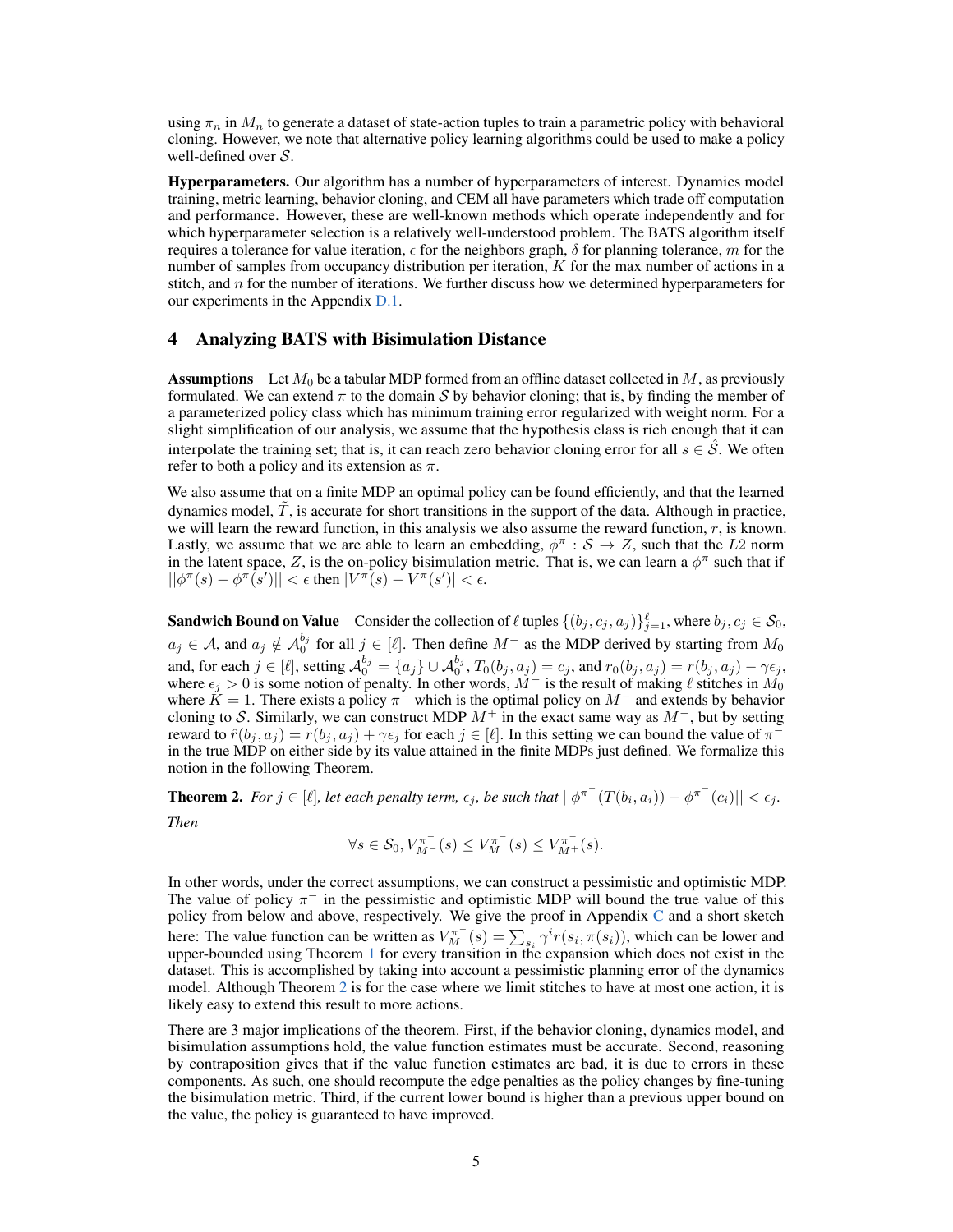<span id="page-5-0"></span>

Figure 2: Mountain Car Example. The plots show example actions, associated trajectories, the value function lower bound, and residuals for the standard dynamics model and the bisimulation metric.

We formalize the third fact in the following corollary. Starting with the setup from before, let  $M^{\prime -}$ and  $M'^+$  be tabular MDPs constructed using the alternative sequence of tuples  $\{(b'_j, c'_j, a'_j)\}_{j=1}^{\ell'}$ . Let  $\epsilon'_{j}$  be the penalty term used in formulating these MDPs, and let  $\pi'^{-}$  be the optimal policy for  $M'^{-}$ .

**Corollary 1.** Let  $\epsilon_j$  and  $\epsilon'_j$  satisfy the assumptions of Theorem [2](#page-4-1) for mappings  $\phi^{\pi^-}$  and  $\phi^{\pi'^-}$ , *respectively. If for some*  $s \in S_0$ ,  $V_{M^+}^{\pi^-}(s) < V_{M'^-}^{\pi'^-}(s)$ , then  $V_M^{\pi^-}(s) < V_M^{\pi'^-}(s)$ .

This corollary is a natural consequence of Theorem [2](#page-4-1) and implies the policy  $\hat{\pi}^-$  is better at state s than  $\pi^-$ . If this holds on average for  $s \sim \rho$ , then we can conclude that  $\hat{\pi}^-$  is the better policy.

# 5 Illustrative Example: Mountain Car

As an initial test of the algorithm and analysis, we trained BATS on a small dataset consisting mostly of random actions along with 5 expert trajectories on a continuous mountain car environment. Behavior cloning fails on this dataset, but running BATS and subsequently behavior cloning trajectories from the stitched MDP solves the problem, reliably getting returns of 95 (90 is considered solved). In Figure [2,](#page-5-0) we show how this happens. Starting at the left, the actions are in general concomitant with a good mountain car policy but with occasional spikes. The spikes result from the planning step in BATS, which has the objective solely to reach the next intended state as accurately as possible. Although the large control inputs are costly in this problem, they are only intermittently added and in general result in a policy that solves the problem.

The second panel makes clear how BATS leverages real transitions to produce realistic, trustworthy trajectories. To show this, we show a stitched trajectory (blue) that was originally (gold) unable to reach the goal. Replaying the actions from this trajectory in the real environment, we find that the trajectory closely matches what happens in the environment (green). However, replaying the same actions in our learned dynamics model results in horrendous error before 100 timesteps (pink). This demonstrates how our method can produce more effective novel long-term trajectories than purely relying on rolling out a learned model.

The third panel shows the error in the graph value function estimates over a sampling of states from the graph from the true returns experienced both by executing the actions associated with the edges taken in the graph and by executing a policy cloned from the graph. We also train a bisimulation model following work from Zhang et al. [\[28\]](#page-10-3), Castro [\[2\]](#page-9-9) and execute BATS according to this metric (see Appendix [D.2\)](#page-15-0). We find that doing this results in the value function estimates that are quite accurate. One interesting feature is that on the left side, there are actually states where the cloned policy does *better* than the graph policy. We believe this is likely due to the cloned policy smoothing out some of the control spikes output by the planning process and using less control input. This panel admits a natural decomposition of the errors in BATS. The small errors in executing the bisimulation graph policy (green) show that the dynamics model training and bisimulation metric is likely working here, while the additional errors induced by the corresponding cloned policy (red) show that here, the behavior cloning process induces a slight additional error. We also note that the value function errors are much smaller when the bisimulation metric is used (red / green) than when the Euclidean metric is used (blue / orange), providing empirical evidence for its theoretical benefits. Finally, on the right we see a very sensible looking value function plot, where values are higher as the policy winds its way out of the valley.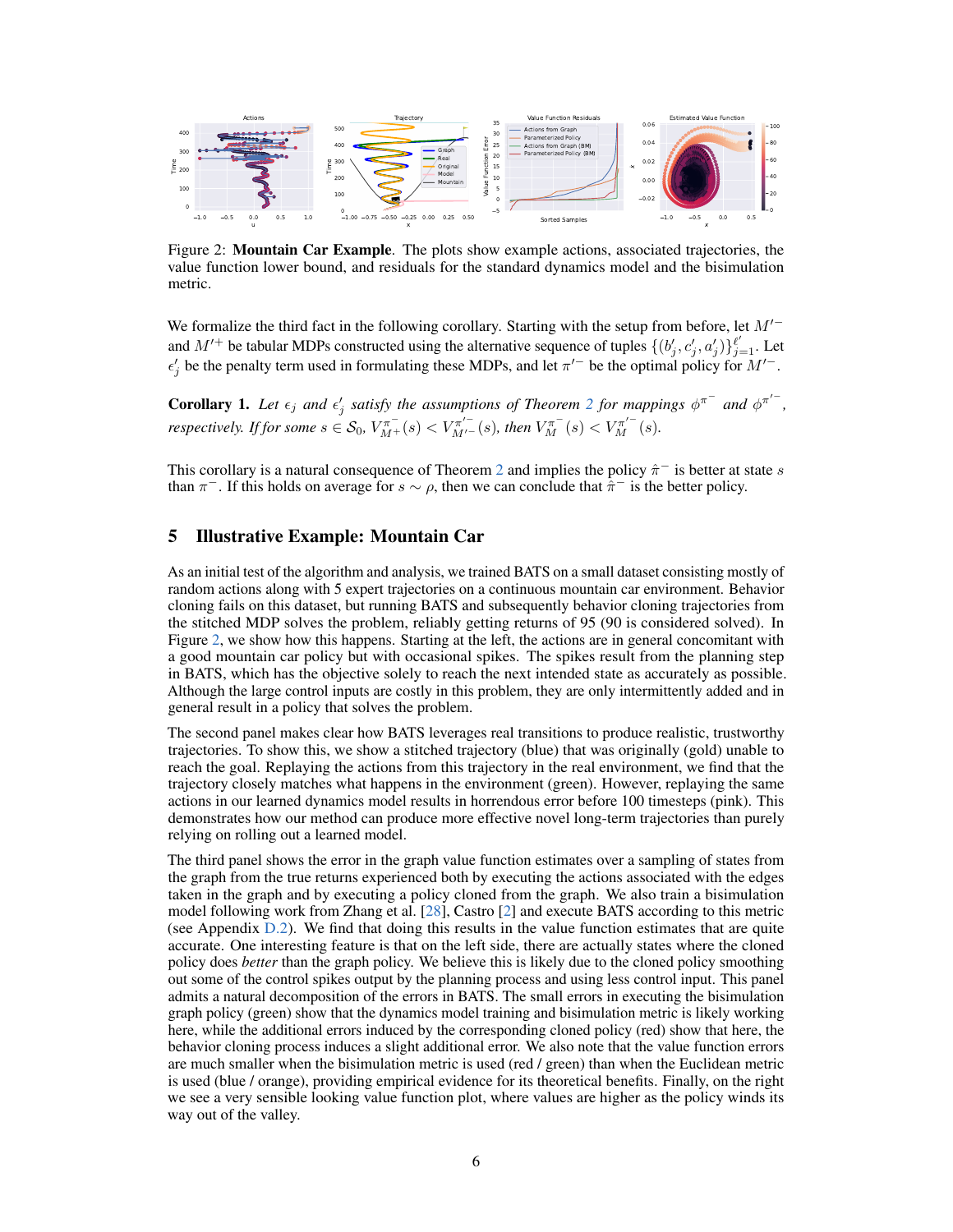### 6 Related Work

**Offline Reinforcement Learning** In the past two years, there has been substantial interest in offline reinforcement learning and many algorithms have been developed to address the problem. In order to mitigate the issues of distribution shift and model exploitation, recent prior work in offline RL have explored incorporating many different types of conservatism in the optimization process. These approaches can be broadly grouped based on the type of conservatism they incorporate.

The first set of approaches use actor-critic methods [\[25,](#page-10-0) [13,](#page-9-6) [24,](#page-10-4) [18\]](#page-9-10), but incorporate policy constraints to limit the difference between the learned policy and the behavioral policy that collected the data in order to mitigate distribution shift during the Bellman updates and at test time. The second set of approaches use model-based RL [\[26,](#page-10-1) [11\]](#page-9-7), but leverage uncertainty-aware dynamics models to perform Model-Based Policy Optimization (MBPO) [\[10\]](#page-9-4) while deterring the policy from taking action with high model uncertainty. The third set of approaches add conservatism directly to the Q-function [\[14,](#page-9-8) [27\]](#page-10-2) in order to optimize a lower-bound on the true value function and avoid extrapolating optimistically. Finally, an alternate approach attempts to filter out the best available transitions in the data for behavior cloning by learning an upper bound on the value function [\[3\]](#page-9-11).

Graphical Methods in Reinforcement Learning There have been recent prior works which leverage finite MDPs and their graphical representations in order to estimate value functions. The simplest take the highest-returning actions from a particular state [\[1\]](#page-9-12) or leverage differentiable memory to give a weighted combination of recent experiences [\[19\]](#page-9-13). Marklund et al. [\[16\]](#page-9-14) gives a method of Exact then Approximate Dynamic Programming. The method quantizes the state space into variable-sized bins and treats the quantized MDP as finite. They solve this MDP via Value Iteration and then use these values to warm-start DDQN [\[23\]](#page-10-5). This method is close to ours, but assumes discrete action space, quantizes the state space, and does not leverage a dynamics model.

Another method, DeepAveragers [\[20\]](#page-9-15), constructs a finite MDP from the dataset and extends the optimal value function via kNN. Their theoretical analysis relies on assumptions on the Lipschitzness of Bellman backups that directly affects the value of a cost hyperparameter, while we use the properties of the bisimulation metric to guarantee our bounds. It also only works on problems with discrete actions and doesn't add to the dataset in any way.

Other methods, like Zhu et al. [\[29\]](#page-10-6), Hu et al. [\[9\]](#page-9-16), use episodic memory techniques to organize the replay buffer, using averaging techniques and implicit planning to generalize from the replay buffer. However, they cannot plan novel actions to explicitly connect the dataset and are not designed with the offline setting in mind.

<span id="page-6-0"></span>

### <span id="page-6-1"></span>7 Experiments

Figure 3: Trajectories in maze2d-medium. The two leftmost plots show the top baselines on this task. While BRAC-v is able to make it to the goal, it is apparent that the constraints imposed make it sub-optimal as it makes several loops throughout the trajectory. While COMBO is able to efficiently navigate to the goal, it too is unable to remain in the goal region.

In this section we explore BATS experimentally. By planning in the approximate MDP, BATS can identify high-value sequences of actions. Unlike other state-of-the-art offline RL algorithms, BATS can also reason about which regions of the state space are important for the task at hand. We find that this is crucial for "undirected" datasets (i.e., datasets in which the data were collected without a specific reward function in mind).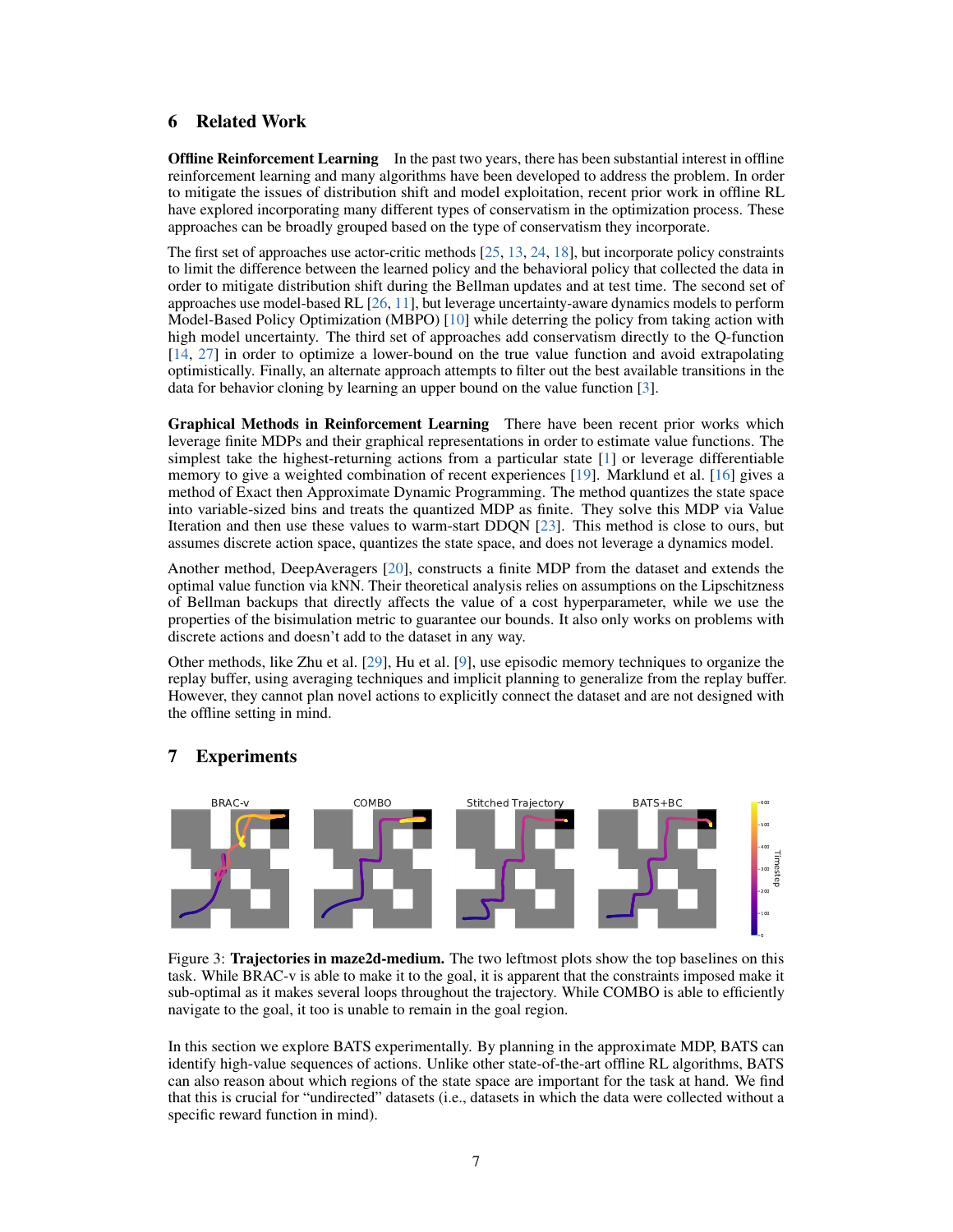<span id="page-7-0"></span>

| Task   | <b>BATS+BC</b> (Ours) | BC   | <b>SAC</b> | <b>BRAC-v</b> | <b>BEAR</b> | $\perp$ COL | <b>COMBO</b>     |
|--------|-----------------------|------|------------|---------------|-------------|-------------|------------------|
| umaze  | $141.8 \pm 4.4$       |      | 88.2       | $-16.0$       | 3.4         |             | $76.2 \pm 0.5$   |
| medium | $133.6 \pm 11.6$      | 30.3 | 26.1       | 33.8          | 29.0        |             | $74.8 \pm 35.2$  |
| large  | $107.7 \pm 22.0$      |      |            | 40.6          | 4.6         |             | $150.3 \pm 22.0$ |

Table 1: **D4RL Maze 2D.** The above shows undiscounted returns for each algorithm with the higest average bolded. For algorithms that we ran, we include the standard error. Results are averaged over three seeds, except for BATS+BC which was averaged over three seeds on each of the three graphs.

In the following experiments we first use BATS to find a good policy in the approximate, finite MDP, and then learn a policy for the true, continuous MDP by behavior cloning on optimal trajectories from the approximate MDP. We also assume that we have access to the start state distribution, and we use this to go through the data and label additional states as start states, since many datasets have few starts. Once BATS is complete, data is collected by unrolling trajectories with the optimal policy. Because we find that not all logged trajectories were stitched to good regions of state space, we filter out any trajectory that does not meet a required value threshold. Then, a neural network policy that outputs the mean and variance of a normal distribution is learned on the collected data.

To implement the algorithm, we rely on the *graph-tool* library. We used compute provided by XSEDE [\[22\]](#page-10-7) to run BATS three times for each task. In order to save on compute, we execute the BATS algorithm with no penalty and with relaxed hyperparameters. After, we perform simple grid search of hyperparameters by relabelling and deleting stitched transitions and re-running value iteration on the resulting MDP. For the penalty term, we use  $L2$  distance scaled by a constant hyperparameter. For more details on this procedure see Appendix [D.1.](#page-14-0)

For baselines, we compare to methods reported in D4RL: off-policy SAC [\[8\]](#page-9-17), CQL [\[14\]](#page-9-8), BRAC [\[25\]](#page-10-0), BEAR [\[13\]](#page-9-6). Since D4RL does not report any model-based methods, we compare against the COMBO algorithm, which alters the CQL algorithm to include short model rollouts. We used our own implementation of COMBO, which we find gets comparable results to the results reported (see Appendix [D.3](#page-16-0) for details). Final results can be seen in Table [1.](#page-7-0)

2D Maze Environments. We evaluate our procedure on D4RL's *maze2d* environments. While the baseline algorithms we compare against produce amazing results on the Mujoco control tasks, they struggle to match the performance of an expert policy on these relatively simple maze environments. We assert that a key reason for this is that the dataset is undirected. For each of the maze tasks, the dataset was collected by a PD controller that randomly wandered through the mazes. This presents a problem for algorithms which try to constrain the learned policy to be close to the behavioral policy, since there may be many instances where the behavioral policy performs an action that is in direct opposition to a specified goal. We see this concretely in the maze case, where most of the baseline policies are able to find their way to the goal, but start moving away from the goal once it is reached (see Figure [3\)](#page-6-0). This happens because the policies are trained on a significant amount of data where the behavioral policy leaves the goal, but there are few to no data where the behavioral policy remains stationary in the goal. Even COMBO, which leverages a learned dynamics model, is unable to stay in the goal cell for the umaze and medium maze tasks.

BATS addresses this problem directly by filtering out any data that are unimportant for the task at hand. Training solely on the data seen by the optimal agent in the approximate MDP ensures that the policy for the continuous MDP is never trained on any disastrous actions or any data that are too far out of the policy's state distribution. At the same time, BATS can use the learned dynamics model to reason about how to stay stationary within the goal cell, as shown by Figure [3.](#page-6-0)

# 8 Conclusion

In this work, we presented an algorithm which eschews learning a deep value function by instead maintaining a finite MDP of transitions from the dataset and augmenting it with transitions planned using a learned model. The algorithm's performance is promising on low-dimensional tasks with theoretical support for its value function estimates. While stitching is hard on higher-dimensional tasks, we believe this work can be improved by incorporating low dimensional representation learning. Ideally this representation should be related to the bisimulation metric. Although we achieved promising results using the model architecture as described in Zhang et al. [\[28\]](#page-10-3) on mountain car, we were unable to leverage the same model in our other experiments. We hope that new developments in learning bisimulation metrics will unlock additional potential in BATS. We also hope to formalize the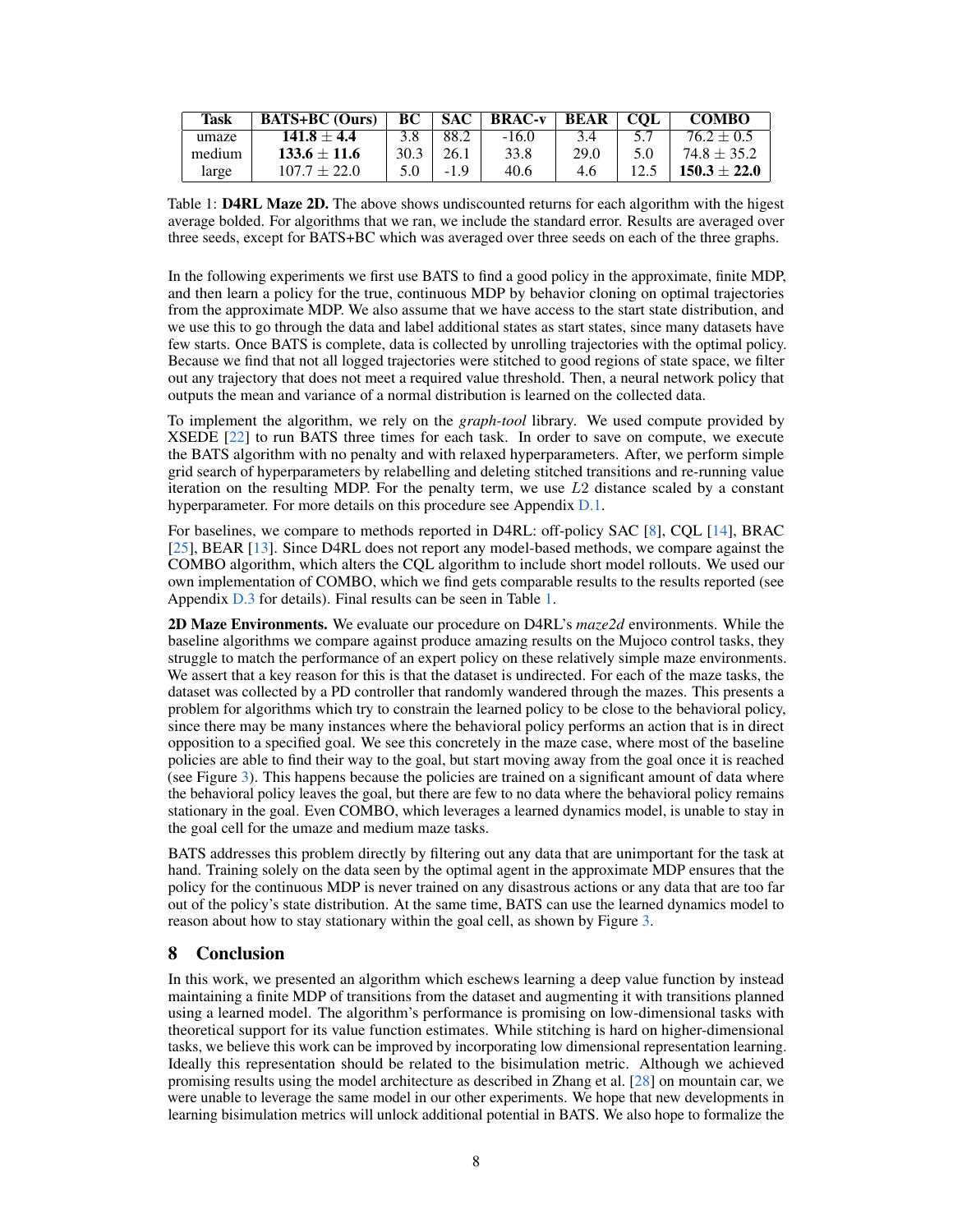equivalent algorithm for when transitions are stochastic, and we hope that this extension will help the algorithm generalize to more complex problems.

# Acknowledgments and Disclosure of Funding

This material is based upon work supported by the National Science Foundation Graduate Research Fellowship Program under Grant No. DGE1745016. Any opinions, findings, and conclusions or recommendations expressed in this material are those of the author(s) and do not necessarily reflect the views of the National Science Foundation.

This work used the Extreme Science and Engineering Discovery Environment (XSEDE), which is supported by National Science Foundation grant number ACI-1548562.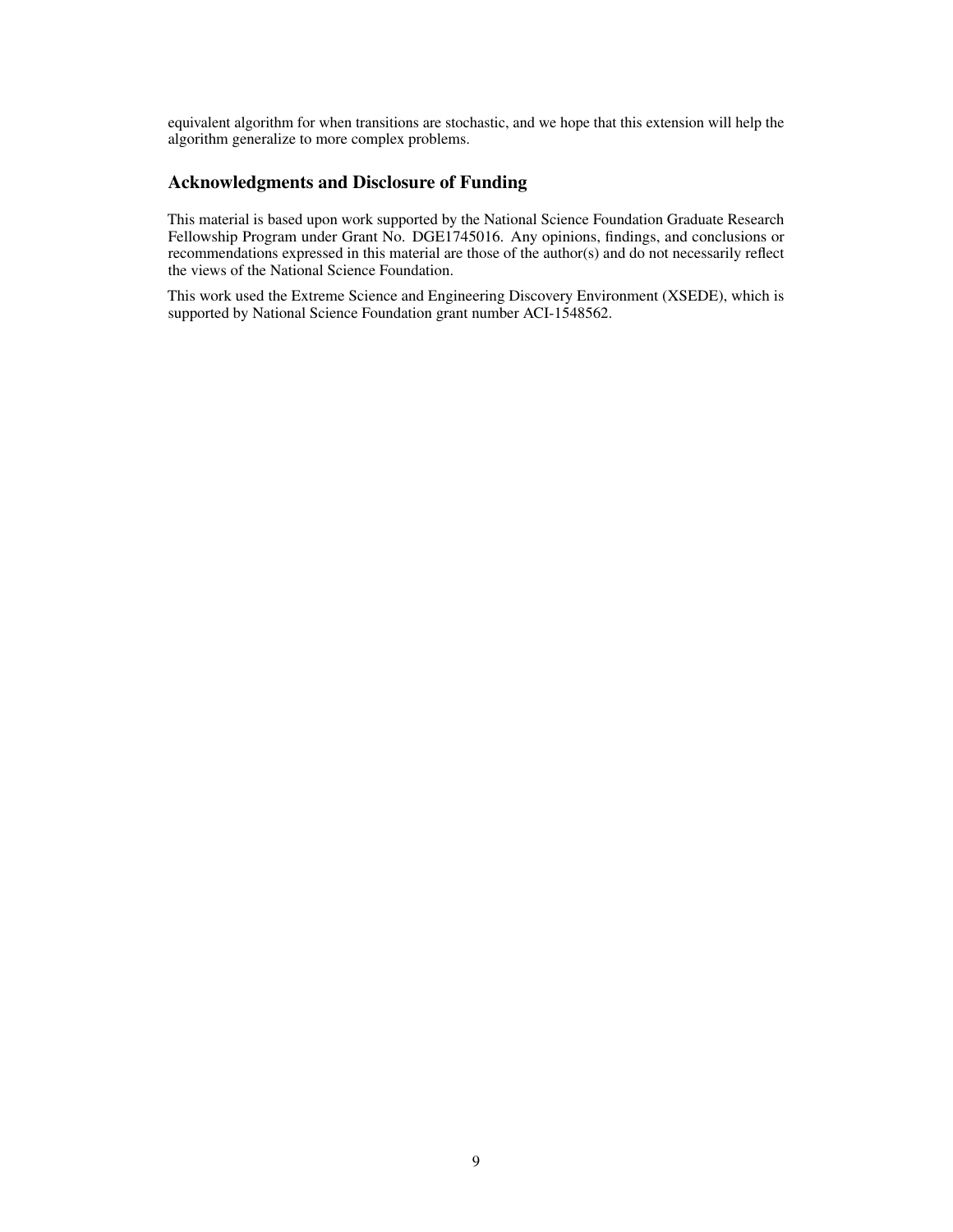#### References

- <span id="page-9-12"></span>[1] C. Blundell, B. Uria, A. Pritzel, Y. Li, A. Ruderman, J. Z. Leibo, J. Rae, D. Wierstra, and D. Hassabis. Model-free episodic control, 2016.
- <span id="page-9-9"></span>[2] P. S. Castro. Scalable methods for computing state similarity in deterministic markov decision processes, 2019.
- <span id="page-9-11"></span>[3] X. Chen, Z. Zhou, Z. Wang, C. Wang, Y. Wu, and K. Ross. Bail: Best-action imitation learning for batch deep reinforcement learning, 2020.
- <span id="page-9-3"></span>[4] K. Chua, R. Calandra, R. McAllister, and S. Levine. Deep reinforcement learning in a handful of trials using probabilistic dynamics models. *CoRR*, abs/1805.12114, 2018. URL [http://arxiv.org/abs/](http://arxiv.org/abs/1805.12114) [1805.12114](http://arxiv.org/abs/1805.12114).
- <span id="page-9-20"></span>[5] N. Ferns, P. Panangaden, and D. Precup. Bisimulation metrics for continuous markov decision processes. *SIAM J. Comput.*, 40(6):1662–1714, Dec. 2011. ISSN 0097-5397. doi: 10.1137/10080484X. URL <https://doi.org/10.1137/10080484X>.
- <span id="page-9-19"></span>[6] N. Ferns, P. Panangaden, and D. Precup. Metrics for finite markov decision processes. *CoRR*, abs/1207.4114, 2012. URL <http://arxiv.org/abs/1207.4114>.
- <span id="page-9-18"></span>[7] R. Givan, T. Dean, and M. Greig. Equivalence notions and model minimization in Markov decision processes. *Artificial Intelligence*, 147(1):163–223, 2003. ISSN 0004-3702. doi: https://doi.org/10. 1016/S0004-3702(02)00376-4. URL [https://www.sciencedirect.com/science/article/pii/](https://www.sciencedirect.com/science/article/pii/S0004370202003764) [S0004370202003764](https://www.sciencedirect.com/science/article/pii/S0004370202003764).
- <span id="page-9-17"></span>[8] T. Haarnoja, A. Zhou, P. Abbeel, and S. Levine. Soft actor-critic: Off-policy maximum entropy deep reinforcement learning with a stochastic actor. *CoRR*, abs/1801.01290, 2018. URL [http://arxiv.org/](http://arxiv.org/abs/1801.01290) [abs/1801.01290](http://arxiv.org/abs/1801.01290).
- <span id="page-9-16"></span>[9] H. Hu, J. Ye, Z. Ren, G. Zhu, and C. Zhang. Generalizable episodic memory for deep reinforcement learning. *CoRR*, abs/2103.06469, 2021. URL <https://arxiv.org/abs/2103.06469>.
- <span id="page-9-4"></span>[10] M. Janner, J. Fu, M. Zhang, and S. Levine. When to trust your model: Model-based policy optimization, 2019.
- <span id="page-9-7"></span>[11] R. Kidambi, A. Rajeswaran, P. Netrapalli, and T. Joachims. Morel: Model-based offline reinforcement learning. In H. Larochelle, M. Ranzato, R. Hadsell, M. F. Balcan, and H. Lin, editors, *Advances in Neural Information Processing Systems*, volume 33, pages 21810–21823. Curran Associates, Inc., 2020. URL [https://proceedings.neurips.cc/paper/2020/file/](https://proceedings.neurips.cc/paper/2020/file/f7efa4f864ae9b88d43527f4b14f750f-Paper.pdf) [f7efa4f864ae9b88d43527f4b14f750f-Paper.pdf](https://proceedings.neurips.cc/paper/2020/file/f7efa4f864ae9b88d43527f4b14f750f-Paper.pdf).
- <span id="page-9-2"></span>[12] J. Kober, J. A. Bagnell, and J. Peters. Reinforcement learning in robotics: A survey. *Int. J. Rob. Res.*, 32(11):1238–1274, Sept. 2013. ISSN 0278-3649. doi: 10.1177/0278364913495721. URL [https:](https://doi.org/10.1177/0278364913495721) [//doi.org/10.1177/0278364913495721](https://doi.org/10.1177/0278364913495721).
- <span id="page-9-6"></span>[13] A. Kumar, J. Fu, G. Tucker, and S. Levine. Stabilizing off-policy q-learning via bootstrapping error reduction, 2019.
- <span id="page-9-8"></span>[14] A. Kumar, A. Zhou, G. Tucker, and S. Levine. Conservative q-learning for offline reinforcement learning, 2020.
- <span id="page-9-5"></span>[15] S. Levine, A. Kumar, G. Tucker, and J. Fu. Offline reinforcement learning: Tutorial, review, and perspectives on open problems, 2020.
- <span id="page-9-14"></span>[16] H. Marklund, S. Nair, and C. Finn. Exact (then approximate) dynamic programming for deep reinforcement learning. *Bian and Invariances Workshop, ICML*, 2020.
- <span id="page-9-1"></span>[17] V. Mnih, K. Kavukcuoglu, D. Silver, A. Graves, I. Antonoglou, D. Wierstra, and M. Riedmiller. Playing atari with deep reinforcement learning. 2013. URL <http://arxiv.org/abs/1312.5602>. cite arxiv:1312.5602Comment: NIPS Deep Learning Workshop 2013.
- <span id="page-9-10"></span>[18] A. Nair, M. Dalal, A. Gupta, and S. Levine. Accelerating online reinforcement learning with offline datasets. *arXiv preprint arXiv:2006.09359*, 2020.
- <span id="page-9-13"></span>[19] A. Pritzel, B. Uria, S. Srinivasan, A. P. Badia, O. Vinyals, D. Hassabis, D. Wierstra, and C. Blundell. Neural episodic control. *CoRR*, abs/1703.01988, 2017. URL <http://arxiv.org/abs/1703.01988>.
- <span id="page-9-15"></span>[20] A. K. Shrestha, S. Lee, P. Tadepalli, and A. Fern. Deepaveragers: Offline reinforcement learning by solving derived non-parametric {mdp}s. In *International Conference on Learning Representations*, 2021. URL <https://openreview.net/forum?id=eMP1j9efXtX>.
- <span id="page-9-0"></span>[21] D. Silver, A. Huang, C. J. Maddison, A. Guez, L. Sifre, G. van den Driessche, J. Schrittwieser, I. Antonoglou, V. Panneershelvam, M. Lanctot, S. Dieleman, D. Grewe, J. Nham, N. Kalchbrenner, I. Sutskever, T. Lillicrap, M. Leach, K. Kavukcuoglu, T. Graepel, and D. Hassabis. Mastering the game of go with deep neural networks and tree search. *Nature*, 529:484–503, 2016. URL <http://www.nature.com/nature/journal/v529/n7587/full/nature16961.html>.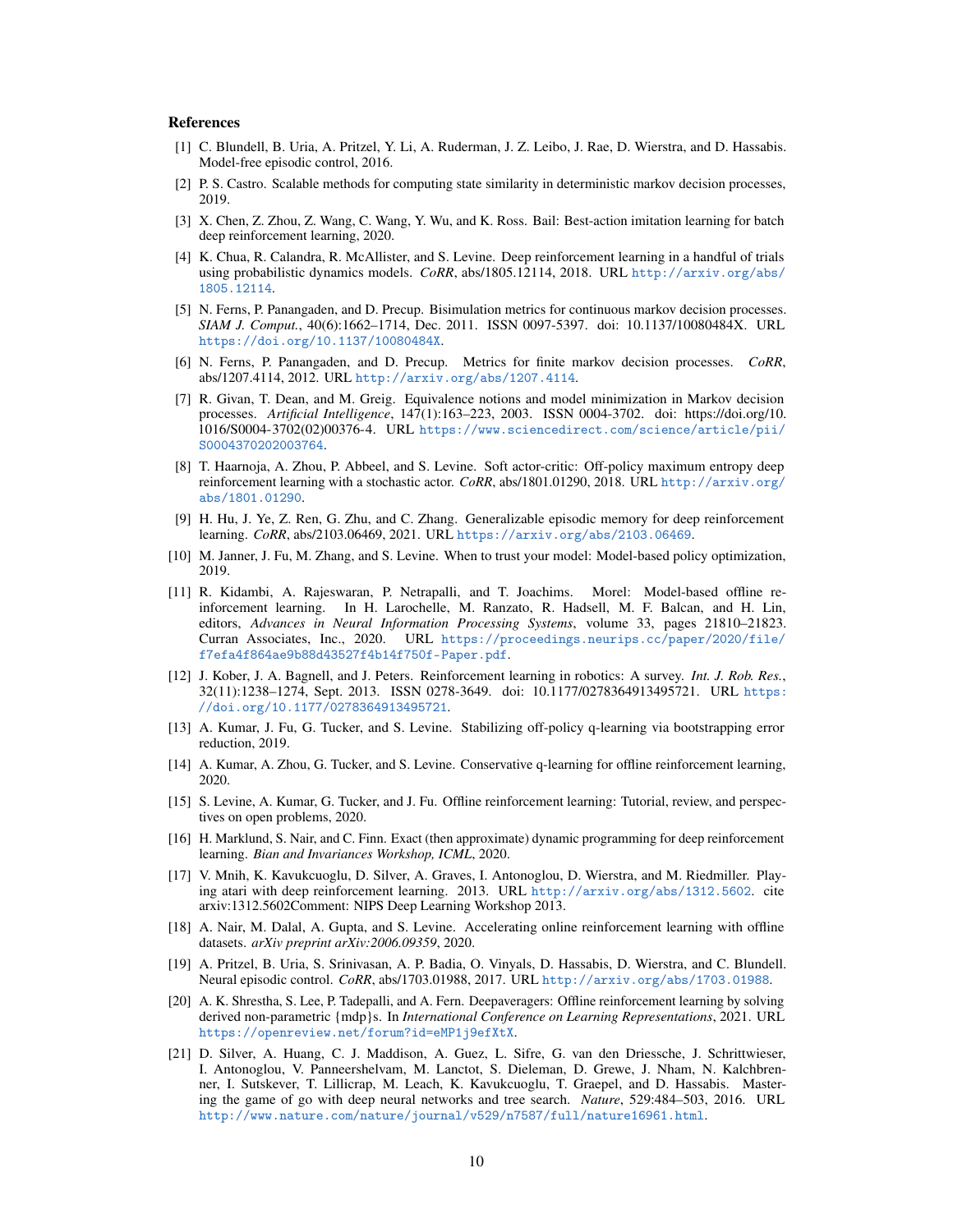- <span id="page-10-7"></span>[22] J. Towns, T. Cockerill, M. Dahan, I. Foster, K. Gaither, A. Grimshaw, V. Hazlewood, S. Lathrop, D. Lifka, G. D. Peterson, et al. Xsede: accelerating scientific discovery. *Computing in science & engineering*, 16(5): 62–74, 2014.
- <span id="page-10-5"></span>[23] H. Van Hasselt, A. Guez, and D. Silver. Deep reinforcement learning with double q-learning. In *Proceedings of the AAAI Conference on Artificial Intelligence*, volume 30, 2016.
- <span id="page-10-4"></span>[24] Z. Wang, A. Novikov, K. Zolna, J. T. Springenberg, S. E. Reed, B. Shahriari, N. Y. Siegel, J. Merel, Ç. Gülçehre, N. Heess, and N. de Freitas. Critic regularized regression. *CoRR*, abs/2006.15134, 2020. URL <https://arxiv.org/abs/2006.15134>.
- <span id="page-10-0"></span>[25] Y. Wu, G. Tucker, and O. Nachum. Behavior regularized offline reinforcement learning, 2019.
- <span id="page-10-1"></span>[26] T. Yu, G. Thomas, L. Yu, S. Ermon, J. Zou, S. Levine, C. Finn, and T. Ma. Mopo: Model-based offline policy optimization, 2020.
- <span id="page-10-2"></span>[27] T. Yu, A. Kumar, R. Rafailov, A. Rajeswaran, S. Levine, and C. Finn. Combo: Conservative offline model-based policy optimization, 2021.
- <span id="page-10-3"></span>[28] A. Zhang, R. McAllister, R. Calandra, Y. Gal, and S. Levine. Learning invariant representations for reinforcement learning without reconstruction. *CoRR*, abs/2006.10742, 2020. URL [https://arxiv.](https://arxiv.org/abs/2006.10742) [org/abs/2006.10742](https://arxiv.org/abs/2006.10742).
- <span id="page-10-6"></span>[29] G. Zhu, Z. Lin, G. Yang, and C. Zhang. Episodic reinforcement learning with associative memory. In *International Conference on Learning Representations*, 2020. URL [https://openreview.net/forum?](https://openreview.net/forum?id=HkxjqxBYDB) [id=HkxjqxBYDB](https://openreview.net/forum?id=HkxjqxBYDB).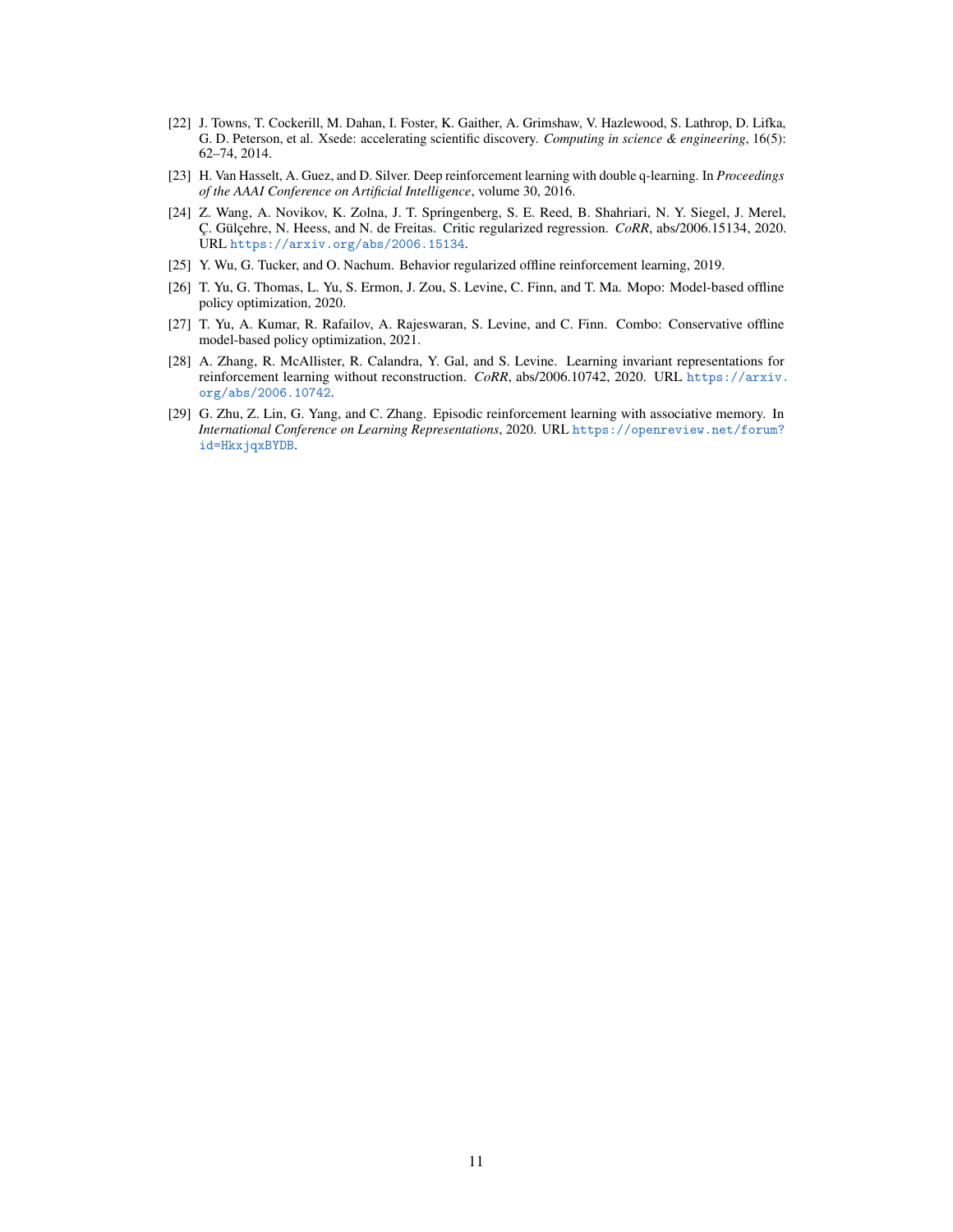# <span id="page-11-0"></span>A The BATS Algorithm

Below we state the steps of the BATS algorithm. Algorithm [1](#page-11-1) shows the main loop, while Algorithm [2](#page-12-0) shows the subroutines.

#### <span id="page-11-1"></span>Algorithm 1 The BATS Algorithm

**procedure** BATS(Offline Dataset  $D = \bigcup_{j \in [M]} \{(s_{ji}, a_{ji}, s'_{ji}, r_{ji})\}_{i=1}^{t_j}$ , Max Stitching Length K, Number of Iteration n, Number of Samples per Iteration m, Neighborhood Radius  $\epsilon$ , Planning Tolerance  $\delta$ , Discount Factor  $\gamma$ , Penalty Coefficent c, and Distance Metric d)

```
M_0 = \langle \mathcal{S}_0, \{\mathcal{A}_0^s\}_{s \in \mathcal{S}_0}, \gamma, T_0, r_0, \rho_0 \rangleLearn dynamics estimate, \tilde{T}, and reward estimate, \tilde{r} from D
      for i = 0, 1, \ldots, (n - 1) do
             \hat{V}_i^*(\cdot), \pi_i(\cdot) \leftarrow \text{valueIteration}(M_i)neighbors \leftarrow getNeighbors(S, \pi, M_i, \epsilon)M_{i+1} \leftarrow M_ifor j = 1, 2, ..., m do
                   s \sim \mu_{M_i}(s \mid \pi_i)E \leftarrow \text{getCandidateEdges}(s, M_i, \text{neighbors}, j)for all (s,s') \in E do
                         \text{actions} = \text{stitch}((s, s'), K, \delta)s'' = sfor all a \in actions do
                               \mathcal{A}_{i+1}^{s''} \geq \{a\} \cup \mathcal{A}_{i+1}^{s''}<br>if a is last action in actions then
                                     T_{i+1}(s'',a) \leftarrow \tilde{T}(s'',a)r_{i+1}(s'',a) \leftarrow \tilde{r}(s'',a) - cd\left(\tilde{T}(s'',a),T(s'',a)\right)s'' \leftarrow \tilde{T}(s'', a)\mathcal{S}_{i+1} \leftarrow \{s''\} \cup \mathcal{S}_{i+1}else
                                     T_{i+1}(s'',a) \leftarrow s'r_{i+1}(s'',a) \leftarrow \tilde{r}(s'',a) - cd\left(\tilde{T}(s'',a),s'\right)end if
                        end for
                  end for
            end for
      end for
      V(\cdot), \pi(\cdot) \leftarrow valueIteration(M_n) return M_nend procedure
```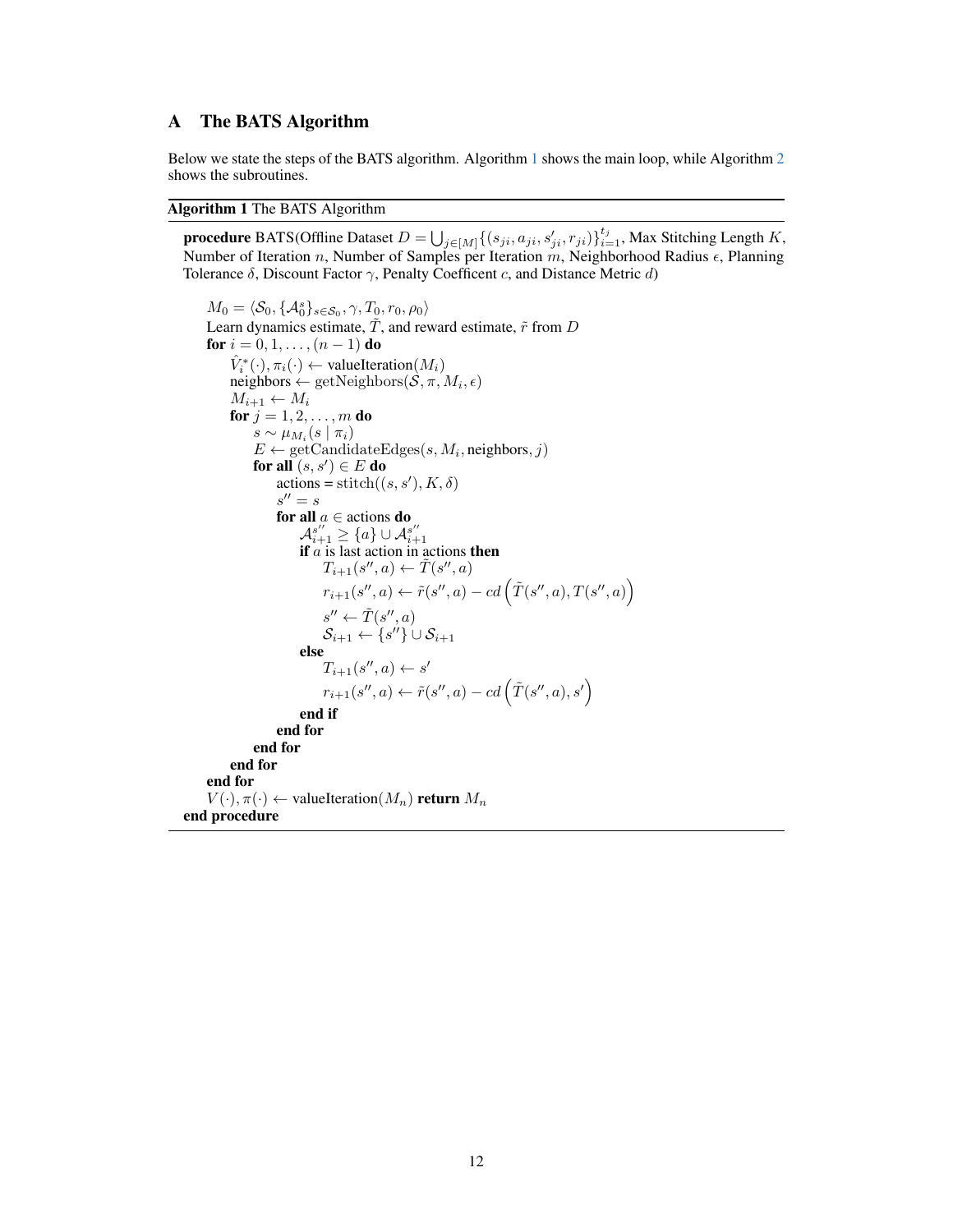<span id="page-12-0"></span>Algorithm 2 Subroutines for BATS

```
function getCandidateEdges(s, t, \hat{M}, neighbors, j)
    if k == 0 then return []end if
    edges = []vertexNeighbors \leftarrow neighbors[t]MDPNeighbors \leftarrow \hat{M}[s,\hat{\mathcal{A}}_s]for all n \in vertexNeighbors do
        edges += getFutureEdges(s, n, \hat{M}, j)
    end for
    for all n \in \text{MDPNeighbors} do
        successorNeighbors \leftarrow neighbors[t]
         for all n' \in successorNeighbors do
             neighbors += [(s, n')]end for
        neighbors += getCandidateEdges(s, n, \hat{M}), neighbors, j - 1)
    end for
     return edges
end function
function getFutureEdges(s, n, \hat{M}, i)
    MDPNeighbors \leftarrow \hat{M}[s, \hat{A}_s]edges \leftarrow \Boxfor all n' \in \text{MDPNeighbors} do
         edges += [(s, n')]edges += getFutureEdges(s, n', \hat{M}, j - 1)end for
     return edges
end function
function stitch(e, k, \epsilon)
    minDistance \leftarrow \inftybestActions \leftarrow []
    for i = 1:j do
        distance, actions \leftarrow CEM(e, k)if distance < minDistance then
            minDistance ← distance
            bestActions ← actions
        end if
    end for
    if minDistance \lt \epsilon then return []
    end if
     return bestActions
end function
```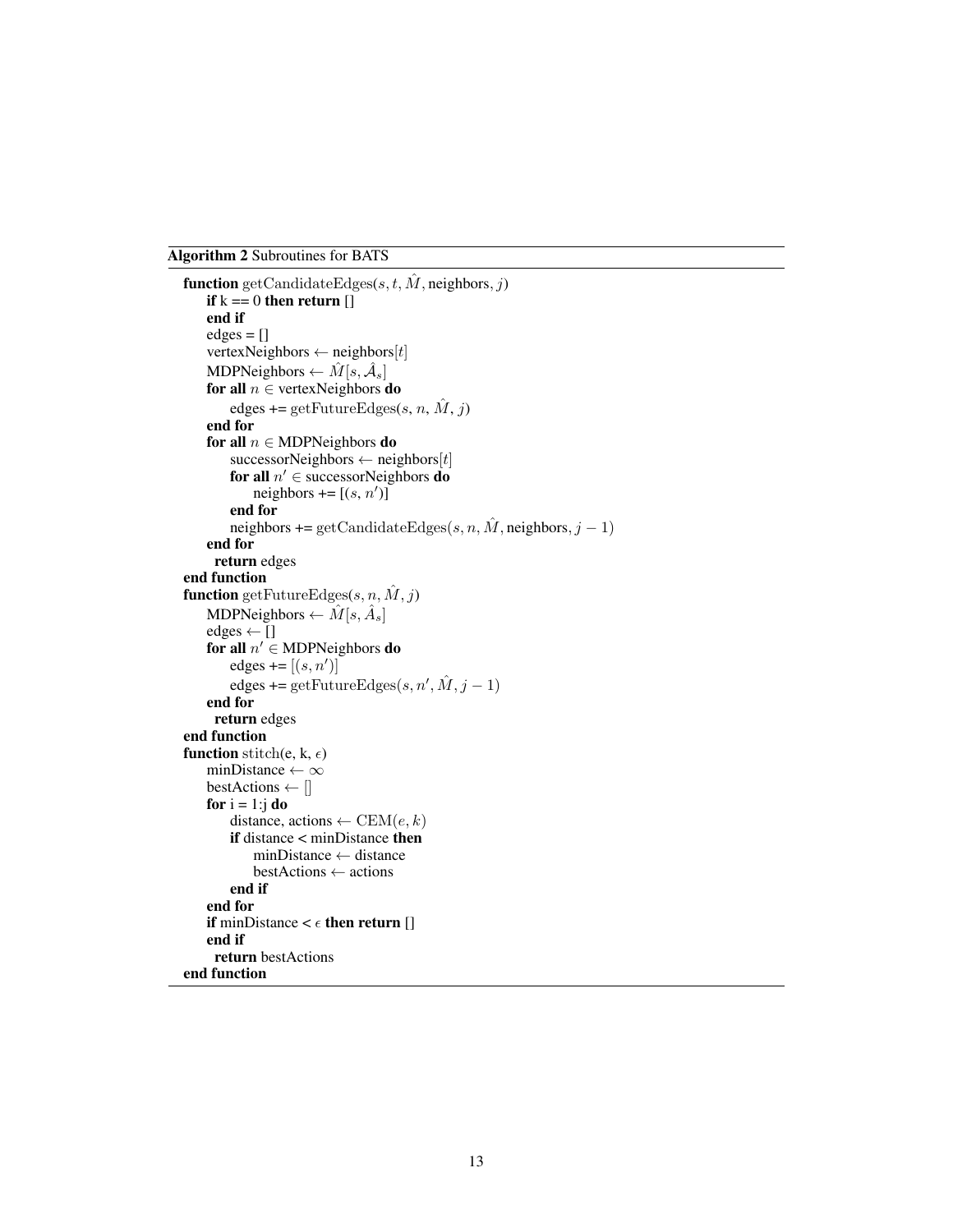### <span id="page-13-0"></span>B Additional Explanation of Bisimulation

In this work, we make use of *bisimulation metrics* as introduced by Givan et al. [\[7\]](#page-9-18) in order to guarantee accurate value function estimates in our stitched graph. Informally, bisimulation metrics compare states based solely on their expected future reward distribution and thus ignore information that does not affect the reward. Specifically, they are constructed in Ferns et al. [\[6\]](#page-9-19) as a generalization of the following equivalence relation:

**Definition 1.** ∼ *is a bisimulation relation if*  $s \sim s'$  *implies that*  $\forall a \in A, r(s, a) = r(s', a)$  *and*  $T(s, a) \sim T(s', a).$ 

This means that two states are *bisimilar* (related via ∼) if they attain the same one-step rewards and their future state distributions also return the same under the same actions. Intuitively, this relation serves to ignore attributes of the state space which are not related to the returns attained executing actions. This relation and its derived equivalence classes group together the states in which the agent receives the same rewards under the same actions for an arbitrary choice of actions. However, the restriction that states are only similar if they give the same future rewards under any sequence of actions is quite strong–if an obviously bad action executed in a pair of otherwise bisimilar states gives different rewards which are both bad, those states will not be bisimilar. Any competent reinforcement learning algorithm will not take an obviously bad action, so the states will be indistinguishable for RL purposes.

To rectify this, Castro [\[2\]](#page-9-9) give a coarser bisimulation relation and associated metric which is based on the actions a particular policy would take:

**Definition 2.** *The on-policy bisimulation relation*  $\sim_\pi$  *for a stochastic policy*  $\pi$  *is the strongest relation such that*  $s \sim_{\pi} s'$  *iff*  $\sum_a \pi(a \mid s) r(s, a) = \sum_a \pi(a \mid s') r(s', a)$  *and*  $\forall C \in S / \sim_{\pi}$ *,*  $P^{\pi}(C \mid s) = P^{\pi}(C \mid s')$  where  $S / \sim_{\pi}$  is the partition induced by  $\sim_{\pi}$  and  $P^{\pi}$  $\sum$  $(C | s) =$  $_{a\in\mathcal{A}}\left(\pi(a\mid s)\mathbf{1}[T(s,a)\in C]\right).$ 

These works also give metrics which relax these equivalence classes, preserving a notion of approximate bisimilarity. In our work, we use the *on-policy bisimulation distance* from Castro [\[2\]](#page-9-9), which also gives a sampling-based algorithm for approximating such a metric, which we'll denote  $d^{\pi}_{\sim}(\cdot,\cdot)$ . As one might imagine, it turns out that this distance is closely related to the value function for  $\pi$  by the following theorem from the paper:

**Theorem 3** (Theorem 3 from Castro [\[2\]](#page-9-9)). *Given any two states*  $s, t \in S$  *in an MDP M and a policy*  $\pi$ ,  $|V^{\pi}(s) - V^{\pi}(t)| \leq d_{\sim}^{\pi}(s, t)$ .

This result gives us a metric over states for which the value function is 1-Lipschitz continuous. This property allows us to unify the graphical perspective of stitching we take with the more traditional value function approach to RL.

There is an extensive literature on bisimulation, and further discussion, theory, and empirical investigation can be found in  $[5, 6, 28, 2]$  $[5, 6, 28, 2]$  $[5, 6, 28, 2]$  $[5, 6, 28, 2]$  $[5, 6, 28, 2]$  $[5, 6, 28, 2]$  $[5, 6, 28, 2]$ .

### <span id="page-13-1"></span>C Proof of Theorem [2](#page-4-1)

We prove theorem [2](#page-4-1) in this section. The proof proceeds by taking the infinite expansion of a value function and correcting for planning errors using Theorem [1.](#page-2-0) We can do this for each transition which is added by BATS instead of being take from the dataset, allowing us to compare the upper and lower bounds with their true values.

*Proof.* WLOG, suppose that for a fixed  $z \leq \ell$ ,  $\pi^{-}(b_i) = a_i$  if  $i \leq z$  and  $\pi^{-}(b_i) \neq a_i$  if  $z < i \leq \ell$ . In other words, the  $\pi^-$  chooses to take advantage of z of the stitches made. Note that z can possibly be 0, but in this case the theorem holds trivially.

Let  $T^-$  be the transition function in  $M^-$ , and let  $s_0, s_1, \ldots$  be the infinite sequence of states that  $\pi^$ visits in  $M^-$  starting from  $s_0 = s$  and where  $\hat{s}_i = T^-(\hat{s}_{i-1}, \pi^-(\hat{s}_{i-1}))$ . Let  $\tau$  be the ordered set hitting times of the states where  $\pi^-$  uses a stitched transition plus 0 and  $\infty$ , i.e.  $\tau = \{0\} \cup \{t | t \in$  $\mathbb{N}^+$  s.t.  $s_t \in \{b_i\}_{i=1}^z\} \cup \{\infty\}$ , and let  $t_i$  be the  $i^{th}$  sorted element of  $\tau$ .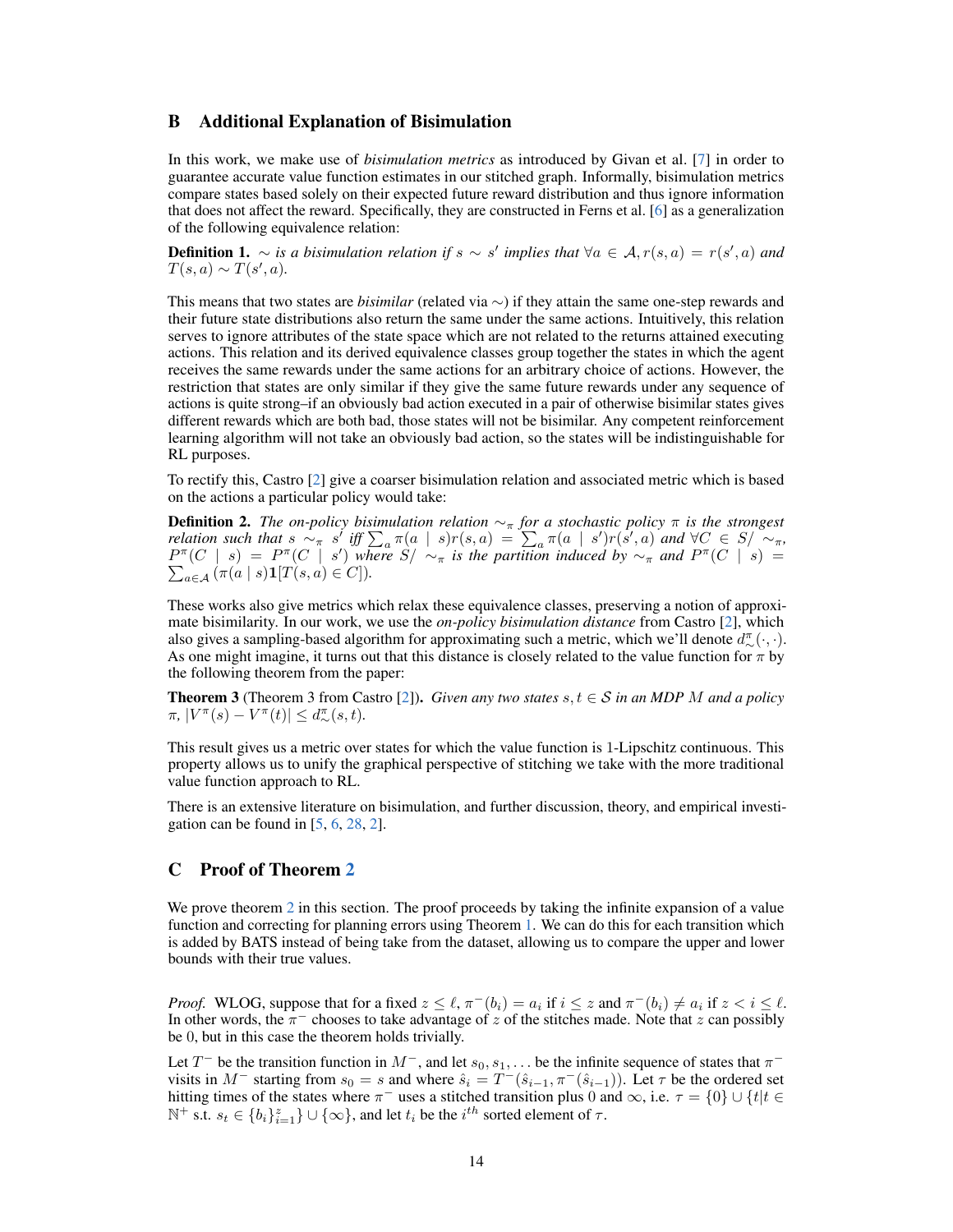We can expand the value function  $V(s)$  as follows:

$$
V_M^{\pi^-}(s) = \sum_{i=0, s_0=s, s_i=T(s_{i-1}, \pi^-(s_{i-1}))} \gamma^i r(s_i, \pi^-(s_i))
$$
  
= 
$$
\sum_{t_i \in \tau} \left( \sum_{j=t_i, s_j=T(s_{j-1}, \pi^-(s_{j-1}))} \gamma^j r(s_j, \pi^-(s_j)) \right).
$$

Leveraging our mapping,  $\phi$ , and Theorem [1,](#page-2-0) note that

$$
V_M^{\pi^-}(s_{t_i}) = r(s_{t_i}, \pi(s_{t_i})) + \gamma V_M^{\pi^-}(s_{t_i+1})
$$
  
=  $r(s_{t_i}, \pi(s_{t_i})) + \gamma V(s_{t_i+1}) + \gamma V_M^{\pi^-}(c_{t_i+1}) - \gamma V_M^{\pi^-}(c_{t_i+1})$   
 $\leq r(s_{t_i}, \pi(s_{t_i})) - \gamma ||\phi(s_{t_i+1}) - \phi(c_{t_i})|| + \gamma V_M^{\pi^-}(c_{t_i})$   
 $\leq r(s_{t_i}, \pi(s_{t_i})) - \gamma \epsilon_{t_i} + \gamma V_M^{\pi^-}(c_{t_i})$ 

We can apply this inequality at each hitting time to get the below:

$$
V_M^{\pi^-}(s) \geq \sum_{t_i \in \tau} \left( \gamma^{t_i} r(s_{t_i}, \pi^-(s_{t_i})) - \gamma^{t_i+1} \epsilon_i + \sum_{j=t_i+1, s_{t_i}=c_{t_i}, s_j=T^-(s_{j-1}, \pi^-(s_{j-1}))}^{j=t_{i+1}-1} \gamma^j r(s_j, \pi^-(s_j)) \right)
$$
  

$$
V_M^{\pi^-}(s) \leq \sum_{t_i \in \tau} \left( \gamma^{t_i} r(s_{t_i}, \pi^-(s_{t_i})) + \gamma^{t_i+1} \epsilon_i + \sum_{j=t_i+1, s_{t_i}=c_{t_i}, s_j=T^-(s_{j-1}, \pi^-(s_{j-1}))}^{j=t_{i+1}-1} \gamma^j r(s_j, \pi^-(s_j)) \right).
$$

Note that, by construction, these lower and upper bounds equal the value functions in the MDPs  $M^$ and  $M^+$ , respectively.

$$
V_{M}^{\pi^{-}}(s) = \sum_{t_i \in \tau} \left( \gamma^{t_i} r(b_{t_i}, \pi^{-}(b_{t_i})) - \gamma^{t_i+1} \epsilon_i + \sum_{j=t_i+1, s_{t_i} = c_{t_i}, s_j = T^{-}(s_{j-1}, \pi^{-}(s_{j-1}))}^{j=t_{i+1}-1} \gamma^j r(s_j, \pi^{-}(s_j)) \right)
$$
\n(3)

and

$$
V_{M^{+}}^{\pi^{-}}(s) = \sum_{t_{i} \in \tau} \left( \gamma^{t_{i}} r(b_{t_{i}}, \pi^{-}(b_{t_{i}})) + \gamma^{t_{i}+1} \epsilon_{i} + \sum_{j=t_{i}+1, s_{t_{i}}=c_{t_{i}}, s_{j}=T^{-(s_{j}-1,\pi^{-}(s_{j}-1))}}^{j=t_{i+1}-1} \gamma^{j} r(s_{j}, \pi^{-}(s_{j})) \right).
$$
\n(4)

Combining the above gives the desired result for our arbitrary s:

$$
V_{M^-}^{\pi^-}(s) \leq V_M^{\pi^-}(s) \leq V_{M^-}^{\pi^-}(s).
$$

 $\Box$ 

### D Experiment Details

#### <span id="page-14-0"></span>D.1 Hyperparameters and Training Procedure

Dynamics Models. To learn dynamics models, we use the architecture introduced by Chua et al. [\[4\]](#page-9-3), and follow the procedure described in Yu et al. [\[26\]](#page-10-1), making a few minor changes. Like Yu et al. [\[26\]](#page-10-1), we train seven different dynamics models and take the best five based on a validation set of 1,000 points. Each model is a neural network with 4 hidden layers of size 200 and 2 heads at the end: one predicting mean and one predicting log-variance. These models are trained using batches of size 256 and using negative log likelihood as the loss. We use ReLU for our hidden activation function, and unlike Yu et al. [\[26\]](#page-10-1), we do not use spectral normalization. Following their procedure, we use a validation set of one thousand points to select the best model to use after training.

BATS. For each of the experiments in Section [7,](#page-6-1) we perform BATS three times, using different learned dynamics models, to produce three different stitched MDPs. When using CEM to plan new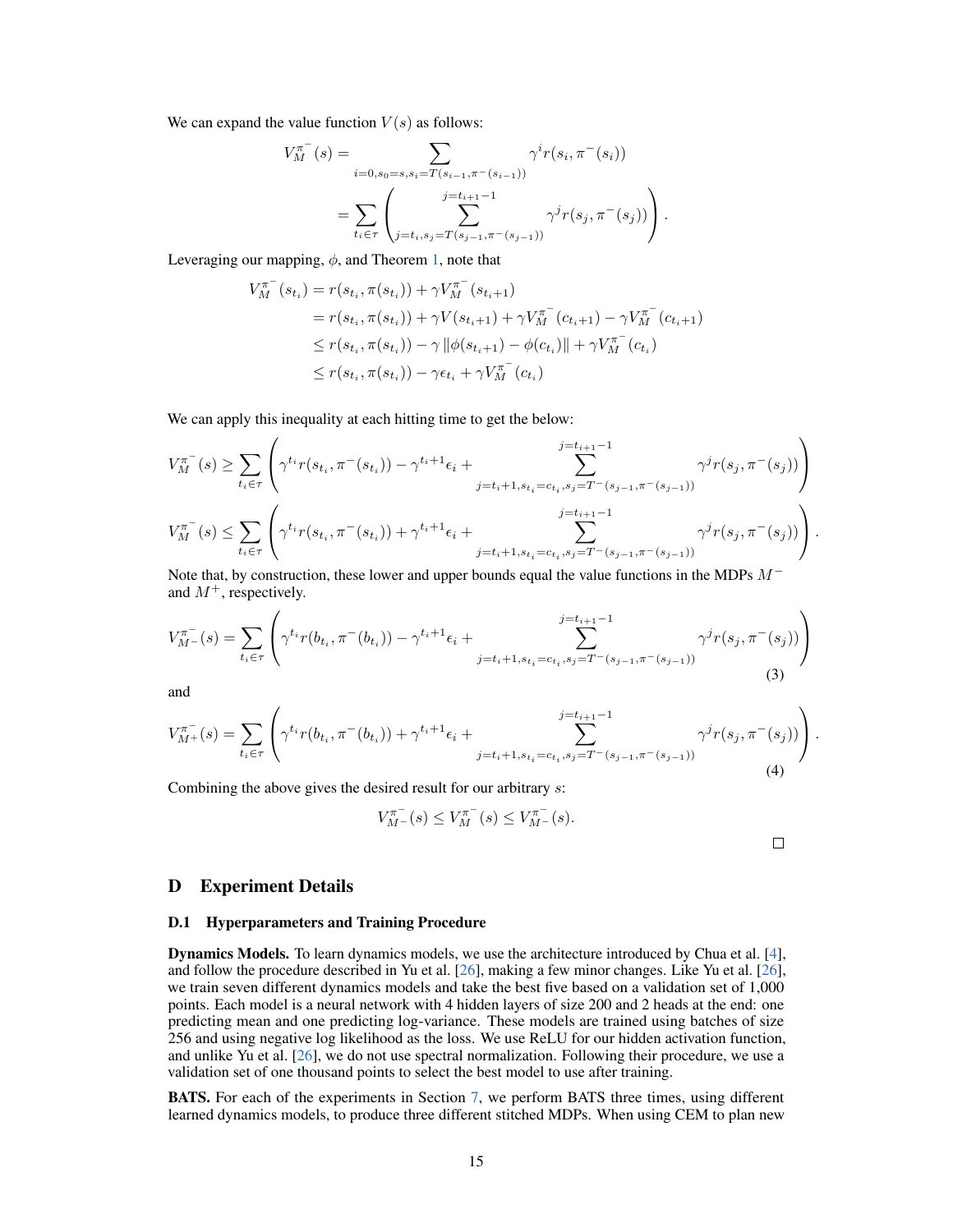<span id="page-15-1"></span>

|                                       | umaze  | medium   | large         |
|---------------------------------------|--------|----------|---------------|
| Planning Error Threshold $(\delta)$   | 0.425  |          |               |
| Penalty Coefficient (c)               | 20     |          |               |
| <b>Policy Layer Sizes</b>             | 64.64  | 256, 256 | 256, 256, 256 |
| <b>Behavior Cloning Batch Sizes</b>   | 256    |          |               |
| <b>Behavior Cloning Batch Updates</b> | 10,000 | 20,000   |               |

|  |  |  |  | Table 2: Table of BATS Hyperparameters. |
|--|--|--|--|-----------------------------------------|
|--|--|--|--|-----------------------------------------|

stitches, we use the mean output of each member of the dynamics model and check if the  $80^{th}$ quantile is under some planning threshold. This planning threshold was set to 0.425 with for the mazes and 10 (after normalization) for Mujoco tasks. All experiments imposed a restriction of  $K = 1$ number of actions that could be taken for stitching Additionally, when forming the nearest neighbor graph for finding potential stitches, we consider neighbors up to 0.225 away for umaze and medium maze and 0.15 away for large maze. These were set as large as memory constraints would allow for.

We assume for these experiments that we have access to the start state distribution. Since there is only one trajectory for each of the maze tasks, we label every state that is in the support of the start state distribution as a start state. The large maze dataset does not contain possible start states for all cells. For cells in which there is not a start state in the dataset, we widen the distribution slightly so that enough starts are included.

For the maze tasks we attempt  $m = 50,000$  stitches every iteration, and we run BATS for  $n = 10$ iterations for umaze and medium maze and 20 iterations for the large maze.

To increase exploration for the stitches to consider, we apply Boltzmann exploration when selecting next actions to perform in the stitched MDP. That is, we select actions according to:

 $\mathbb{P}(a|s) \propto \exp(Q(s,a)/T)$ 

where  $T$  is a temperature parameter, which we choose to set to  $0.25$  for all experiments.

After running BATS, we searched for good hyperparameters by relabeling or removing stitched edges accordingly. The best found parameters are shown in Table [2.](#page-15-1) When looking at the distribution of returns from trajectories in the resulting MDPs, there is a clear value for the returns that separates successfully stitched trajectories from those that were not able to be stitched to high value areas. As such, we only behavior clone on trajectories above 100 (umaze), 200 (medium maze), 300 (large maze), 1, 000 (hopper and walker2d), and 4, 000 (halfcheetah). These thresholds were selected by inspection.

#### Mountaincar.

For the mountain car example, we found that doing 20 iterations of stitching (each trying to make 100 stitches) was sufficient. We use the nearest 25 neighbors to determine which stitches can be made, and we allow for up to  $K = 5$  actions to be used when stitching between states. We found that smaller dynamics models were sufficient for this problem, and in particular, each member of the ensemble had 3 layers with 64 hidden units each. Lastly, we set the the temperature for Boltzmann exploration to  $T = 0.1$ . We behavior clone using a policy network with two hidden layers with 256 units each.

#### <span id="page-15-0"></span>D.2 Bisimulation Implementation

The model architecture that we use for bisimulation is that of Zhang et al. [\[28\]](#page-10-3). That is, we have a network that takes state observations as inputs and outputs a latent representation, and we have a dynamics model that operates on this latent representation. For the encoder network, we use three hidden layers with 256, 128, and 64 units, respectively, and we set the latent dimension to be 6. Unlike the model in Zhang et al. [\[28\]](#page-10-3). however, we have one network that predicts both next transitions in bisimulation space and next rewards (the same dynamics model as described in Appendix [D.1\)](#page-14-0). We also use the same loss function as described in Zhang et al. [\[28\]](#page-10-3). In particular, we draw batches of pairs of state observations and optimize according to

$$
J(\phi) = \left( ||z_i - z_j|| - |r_i - r_j| - \gamma W_2 \left( \hat{P}(\cdot | \overline{z}_i, a_i), \hat{P}(\cdot | \overline{z}_j, a_j) \right) \right)^2
$$